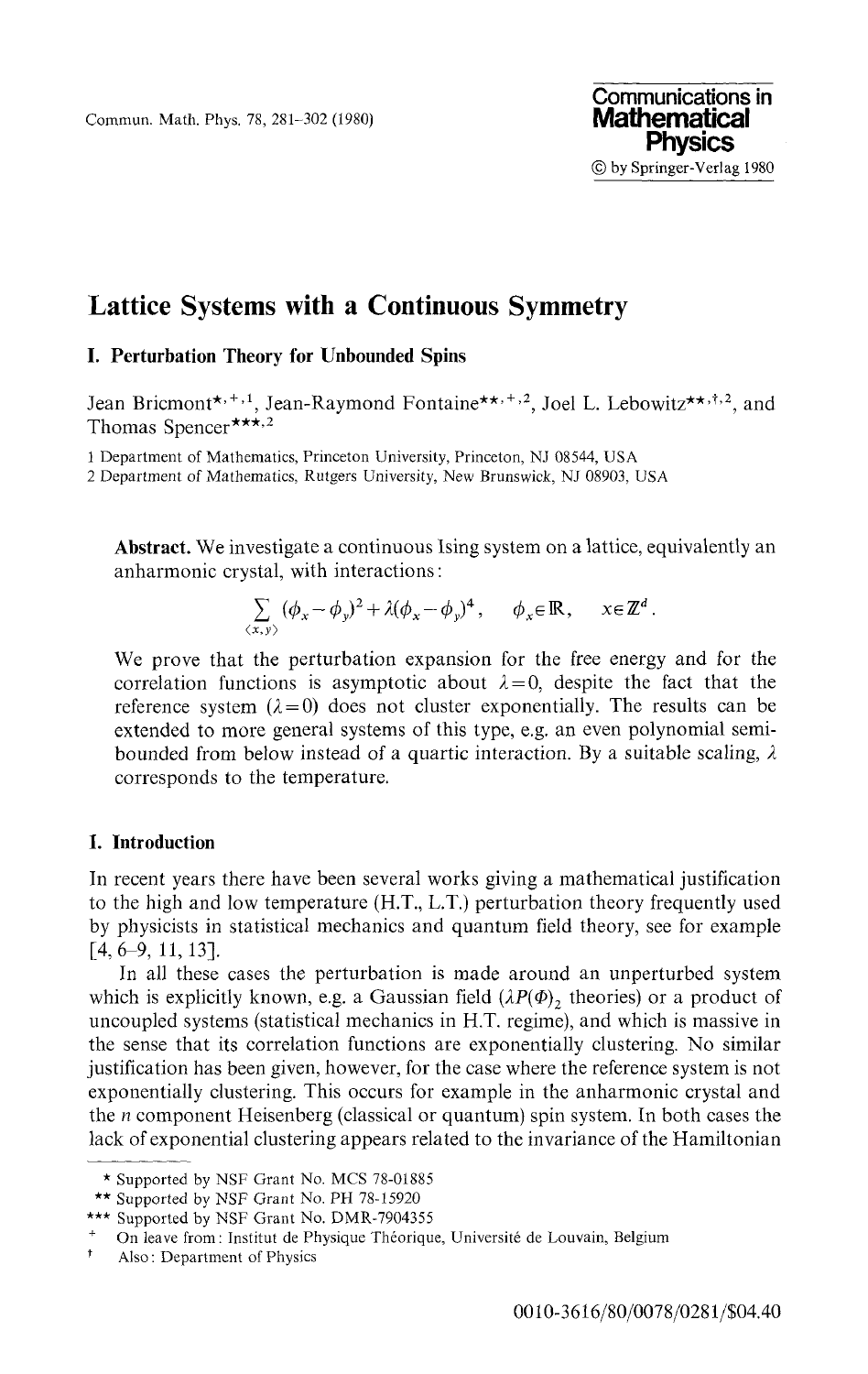under a continuous group. It is the purpose of this paper, the first of a series to investigate such systems, to prove the existence of an asymptotic expansion for such a case: the reference system is a massless Gaussian field on a lattice, for which the covariance is not even summable.

Specifically, we consider a lattice  $\mathbb{Z}^d$  and the following Hamiltonian

$$
\beta H = \beta \left[ \sum_{\langle x, y \rangle} (\phi_x - \phi_y)^2 + \sum_{\langle x, y \rangle} (\phi_x - \phi_y)^4 \right], \tag{I}
$$

where the sums are over the nearest neighbour pairs, and  $\phi_x$  is a real random variable uniformly distributed on  $\mathbb{R}, \beta = \frac{1}{T}$  the reciprocal temperature. Making a change of variable  $\phi_x \rightarrow \sqrt{\beta} \, \phi_x$ , this is equivalent to

$$
\beta H = \sum_{\langle x, y \rangle} (\phi_x - \phi_y)^2 + T \sum_{\langle x, y \rangle} (\phi_x - \phi_y)^4. \tag{II}
$$

We shall prove that expectations values of the form

$$
\left\langle \prod_{x} \phi_x^{n_x} \prod_{\langle x, y \rangle} (\phi_x - \phi_y)^{n_{xy}} \right\rangle, \quad (n_x = 0 \text{ if } d < 3)
$$

defined by adding a mass term to (II) and letting it go to zero in the thermo dynamic limit, have an asymptotic expansion in powers of *T.*

This can be viewed as a low-temperature expansion for the model (I) or an expansion in the coupling constant for the perturbed harmonic crystal (II). It can also be related to a low temperature expansion for the isotropic rotator model. [One would expand  $\cos(\phi_x - \phi_y) - 1$ , keep the first two terms, let  $\phi_x$  run from  $-\infty$ to  $\infty$  and change the sign of the quartic term to insure stability.]

The basic tool for performing this low temperature expansion is, as in the massive case, the integration by parts formula for Gaussian measures (see [5, 11, 13]). This has the advantage of expressing the remainder of the expansion up to a given order in a form which is easier to estimate than the remainder in a Taylor series. Because our covariance is not summable, we cannot proceed as directly as in the massive case. What we do is to add and substract a temperature dependent mass term to the Hamiltonian and perform the integration by parts with respect to the massive Gaussian measure. By a suitable choice of the dependence of the mass on the temperature, we can show that to each order *n,* the remainder is indeed small compared to *T<sup>n</sup>*

The same method works for more general interactions of finite range of the type (II) and also for any even polynomial semi-bounded from below instead of a quartic.

Our method gives only an asymptotic, not analytic, expansion around  $T=0$ . This is as expected since for  $T<0$  the system is not stable. Indeed, for the one dimensional case the equilibrium measure corresponding to (II) factorises into a product of measures of the form  $exp[-\theta^2 - T\theta^4]d\theta$  with  $\theta = \phi_x - \phi_y$ , where it is known that the integral and moments are not analytic around  $T=0$ .

One would expect however, in analogy with the one dimensional case, that the correlation functions are analytic in  $T$  for  $Re T > 0$ , since this system is not expected to have any phase transition for any T. Our method does not give such a result.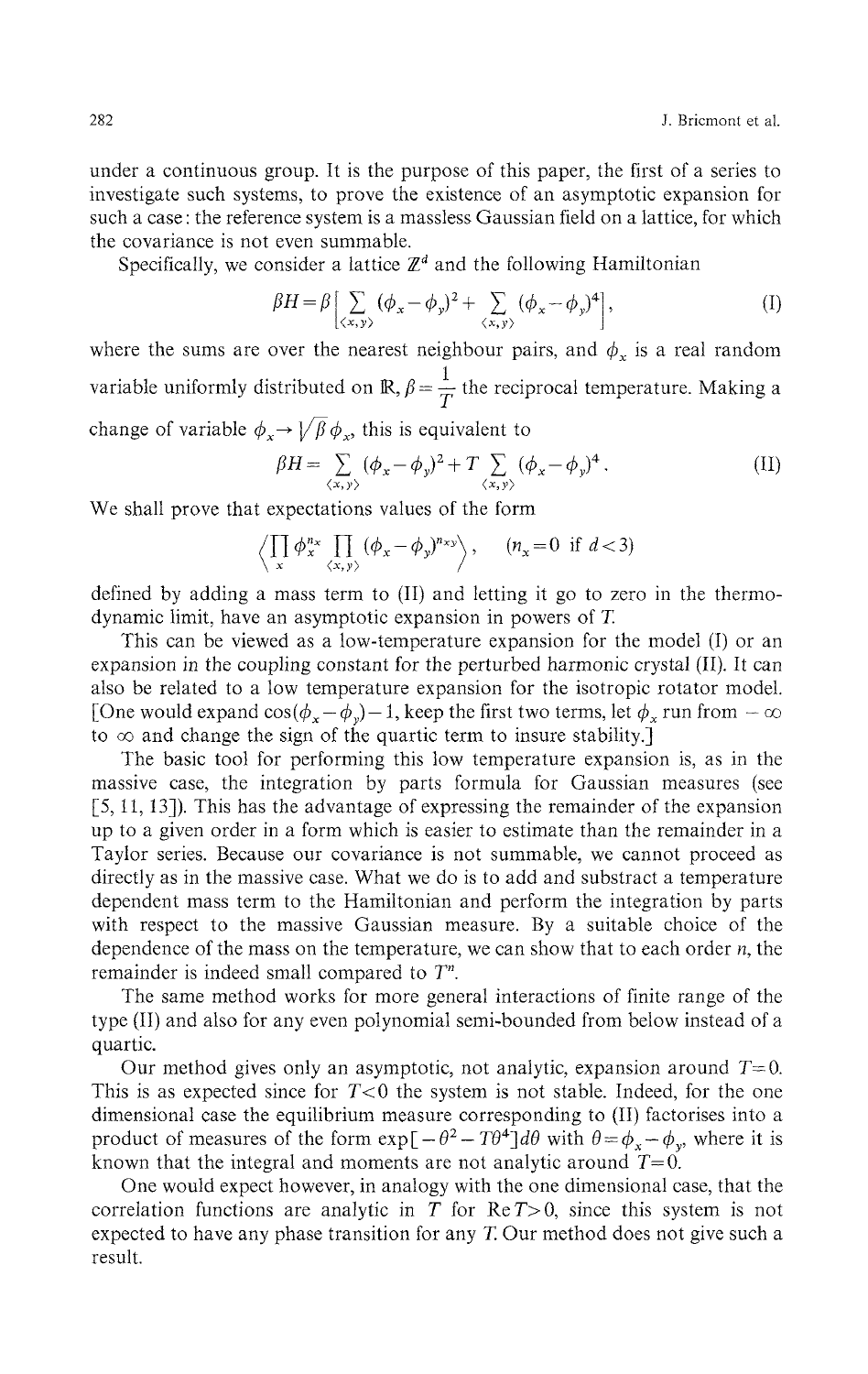The outline of the paper is as follows: in Sect. 2 we describe the model. Section 3 contains the statement and proof of the main theorems. Section 4 is devoted to various remarks and simple extensions. We gather in the appendix the estimates on the Gaussian lattice field that are used in the text.

Decay properties of the correlation functions for systems described by (II) which are valid for all  $T>0$  are given in Part II of this series [3].

Finally, a modification of these methods proves asymptoticity of the low temperature expansion for the classical rotator model. This will be described in Part III by the present authors and E. Lieb.

## **II. The Model**

At each point *x* of a lattice  $\mathbb{Z}^d$ , there is a real random variable  $\phi_x$  and we consider the following Hamiltonian  $H_A$ , with periodic boundary conditions on  $A$ ,  $A$  being a parallelipiped in  $\mathbb{Z}^d$  centered at the origin:

$$
H_A = \sum_{(x,y) \in A} (\phi_x - \phi_y)^2 + T \sum_{x,y \in A} J(x-y) (\phi_x - \phi_y)^4.
$$
 (1)

 $\langle x, y \rangle$  means that x and y are nearest neighbour, or that they are at opposite ends of *A*, and *T* stands for the temperature, (*β* has been absorbed in *H*.)  $J(x - y) \ge 0$ , has finite range *D*. If  $J(x - y) = 1$  when  $|x - y| = 1$  and 0 otherwise, we call it a *nearest-neighbour interaction.*

We also consider the Hamiltonian

$$
H_{A,m} = H_A + m^2 \sum_{x \in A} \phi_x^2.
$$
 (2)

For  $m+0$  we define the expectation of functions of the type  $\prod_{x} \phi_x^{n_x}$ ,  $n_x \in \mathbb{N}$ , via the formula:

$$
\langle f \rangle_{A,m} = Z_{A,m}^{-1} \int_{\mathbb{R}^{\lfloor A \rfloor}} f \exp(-H_{A,m}) \prod_{x \in A} d\phi_x
$$
  

$$
Z_{A,m} = \int_{\mathbb{R}^{\lfloor A \rfloor}} \exp(-H_{A,m}) \prod_{x \in A} d\phi_x.
$$

*Notation*

 ${e_{\alpha}}$   $\alpha = 1 ... d$  is a basis of  $\mathbb{Z}^d$  given by:

 $e_{\alpha} = (0 \dots 0, 1, 0 \dots 0)$  (1 in the  $\alpha$ th column).

The difference variables  $V_x^e \phi = \phi_x - \phi_{x+e_\alpha}$  will be called gradients,  $e_\alpha$  will so *d* metimes be replaced by *e* or, when used in a summation by  $\xi$ , i.e.  $\sum_{n=1}^d$  will be

written  $\sum_{\varepsilon}$ .

If *a* is a finite subset of  $(\mathbb{Z}^d, \{e_\alpha\})$  (with "repetition" to avoid the use of exponents), we introduce products of gradients:

$$
\prod_{(x,\xi)\in A} V_x^{\xi} \phi . \tag{3}
$$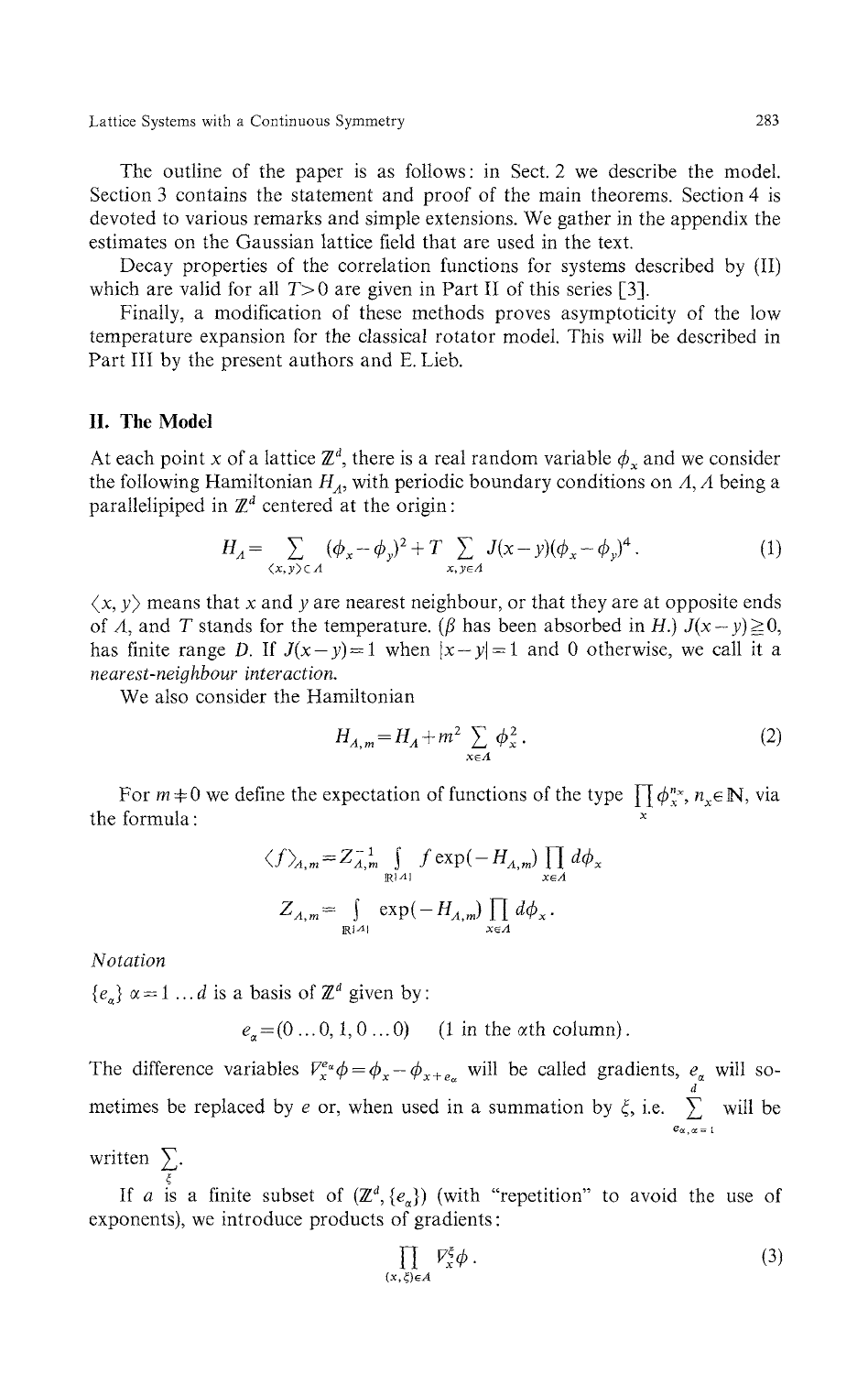Given a function  $f: \mathbb{Z}^d \times \mathbb{Z}^d \to \mathbb{R}$ , we define

$$
\nabla_x^e \nabla_y^{e'} f(x, y) = [f(x, y) - f(x + e, y)] - [f(x, y + e') - f(x + e, y + e')] \,. \tag{4}
$$

We use below the letter *C* to denote a constant which may be different from one formula to the other.

#### *States*

We now define the infinite volume states that we shall consider. The construction differs slightly when  $d=1, 2$ , and when  $d\geq 3$ .

When  $T=0$  in (1), we have a Gaussian model and, for  $d\geq 3$ ,

$$
\lim_{A \uparrow \mathbb{Z}^d} \left\langle \prod_x \phi_x^{n_x} \right\rangle_{A,m}
$$

exists and is uniformly bounded in *m*. Since the measure  $\langle \ \ \rangle_{A,m}$  is a log concave perturbation of a Gaussian, it follows from the Brascamp and Lieb inequalities [1, 2] that the same is true for  $T+0$  (modulo the fact that the limit  $A\mathord{\uparrow} \mathbb{Z}^d$  may have to be taken via a subsequence). We therefore let for  $d \ge 3 \langle \rangle$  denote any expectation value defined on functions of the form  $\prod \phi_x^{n_x}$  obtained as a limit  $A\mathord{\uparrow}\mathbb{Z}^d$ and then  $m\downarrow 0$  (possibly via a subsequence).

The Brascamp-Lieb inequalities also tell us that, for  $d \ge 3$ , the Fourier transform of  $\langle \phi_0 \phi_x \rangle$  is bounded by const $|p|^{-2}$  (p Fourier variable).

Using these inequalities one easily shows that the *free energy P(T)* exists (for all  $d$ :

$$
P(T) = \lim_{m \downarrow 0} \lim_{A \uparrow \mathbb{Z}^d} |A|^{-1} \log Z_{A,m} \,. \tag{5}
$$

(See Sect. IV for more details.)

When  $d=1$  or 2, we construct the infinite volume expectation values in the following way:

Let  $f$  denote any function of the form  $(3)$ . Define

$$
\langle f \rangle_{A,m_0} = Z_{A,m_0}^{-1} \int_{\mathbb{R}^{\lfloor A \rfloor}} f \exp(-H_A - m_0^2 \phi_{x_0}^2) \prod_{x \in A} d\phi_x. \tag{6a}
$$

That is, we put a mass term only at  $x_0$ . We notice that  $\langle f \rangle_{\!\! A, m_0}$  is independent of  $x_0$ and  $m_0$ , because, if we integrate all  $\phi_x$  in (6) for  $x \neq x_0$ , the result is independent of *x*<sub>0</sub>. This can be checked by changing variables  $\phi_x \rightarrow \phi_x - \phi_x$   $\forall x \neq x_0$ . In what follows we let  $m_0 \to \infty$  in (6); that is, we fix  $\phi_{x_0}$  to be equal to zero. Again, by the Brascamp-Lieb inequalities, for any f of the form (3),  $|\langle f \rangle_{A,m_0=\infty}|$  is uniformly bounded in A and we can take the limit  $A \rightarrow \mathbb{Z}^d$  via a subsequence. For  $d = 1, 2, \langle \rangle$ will denote any limit obtained in that way. We define the corresponding free energy for  $d=1, 2$  as that obtained with  $x_0=0$ ,

$$
P(T) = \lim_{A \to \infty} |A|^{-1} \log Z_{A, m_0 = \infty} \,. \tag{6b}
$$

Actually, this definition coincides with the previous one (5), in particular *P{T)* is independent of  $m_0$ :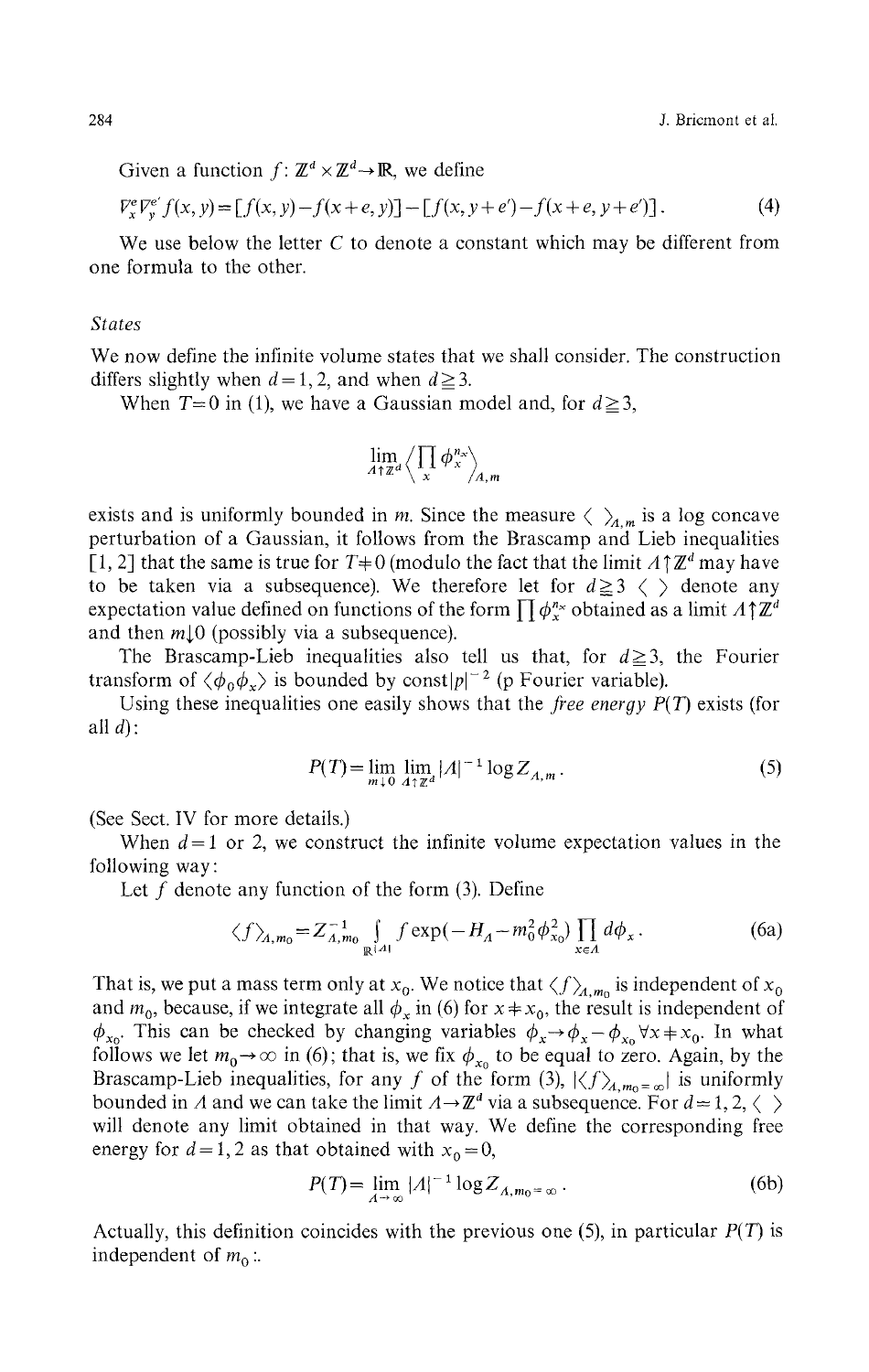## **III. The Results**

**Theorem 1.** The free energy P(T) and the correlation functions  $\langle \prod (V_x^{\xi} \phi_x) \rangle$  have  $\left\langle (x,\xi)\in A\right\rangle$  /

*an asymptotic expansion to all orders in T whose coefficients are given by the usual perturbation theory.*

**Theorem 2.** For  $d \geq 3$  the correlation functions  $\langle \prod \phi_x^{n_x} \rangle$  (D, finite subset of  $\mathbb{Z}^d$ )  $\chi_{\varepsilon}$ *D | | have an asymptotic expansion to all orders in T whose coefficients are given by the usual perturbation theory.*

*Outline of Proof.* Our expansion is based on the integration by parts formula (I.P.) [6,9,11,13]:

If  $\{\phi_z\}_{z=1}^n$  is a set of Gaussian variables and  $\mu$  is the corresponding Gaussian measure with covariance  $C_{xy}$ , then I.P. gives

$$
\int \phi_y F(\{\phi_z\}_{z=1}^n) d\mu = \sum_{x=1}^n C_{xy} \int \frac{d}{d\phi_x} F(\{\phi_z\}_{z=1}^n) d\mu \tag{7}
$$

for *F* a differentiable function of the  $\{\phi_z\}_{z=1}^n$  and  $\phi_y F \in L^1(d\mu)$ .

In order to give an idea of the proof, we restrict ourselves to nearest-neighbour interactions and consider the zeroth order of  $\langle V^e_0 \phi V^e_0 \phi \rangle$  in  $d \ge 3$ .

We first consider finite volume expectation values and absorb the interaction into the function *F* of formula (7). This yields

$$
\langle V_0^e \phi V_0^e' \phi \rangle_{A,m} = V_0^e V_0^e C_{00}^{A,m} - 4T \sum_{x \in A} \sum_{|y-x| = 1} V_0^e C_{0x}^{A,m} \langle V_0^e' \phi (\phi_x - \phi_y)^3 \rangle_{A,m}. \tag{8}
$$

Grouping together the terms

$$
{\cal V}^e_0 C^{A,m}_{0x} \langle {\cal V}^e_0 \phi (\phi_x - \phi_{x+e_x})^3 \rangle_{A,m} + {\cal V}^e_0 C^{A,m}_{0,x+e_x} \langle {\cal V}^e_0 \phi (\phi_{x+e_x} - \phi_x)^3 \rangle_{A,m}
$$

and taking  $\Lambda \uparrow \infty$ , (8) becomes

$$
\langle \nabla_0^e \phi \nabla_0^e' \phi \rangle_m = \nabla_0^e \nabla_0^e C_{00}^m - 4T \sum_{x \in \mathbb{Z}^d} \sum_{\xi} \nabla_0^e \nabla_x^{\xi} C_{0x}^m \langle \nabla_0^e' \phi (\nabla_x^{\xi} \phi)^3 \rangle_m. \tag{9}
$$

If we are interested in the zeroth order, we have to prove that the second term in the r.h.s. of (9) goes to zero with T (uniformly in m).

Since we have uniform bounds on  $\langle V_0^e \phi (V^{\xi} \phi)^3 \rangle_m$  by the Brascamp-Lieb inequalities, it might be thought possible to bound  $\sum_{x \in \mathbb{Z}^d} \sum_{\xi} |\langle V_0^e V_x^{\xi} C_{0x}^m \rangle|$  uniformly in *m.* This is however impossible because after summing over *x,* this expression diverges as him when *m[0* [see Appendix, Proposition Al d].

The idea is then to add and substract in the Hamiltonian a mass term which is temperature dependent. We write

$$
H_{A,m'} = \sum_{\langle x,y \rangle \subset A} (\phi_x - \phi_y)^2 + m^2 \sum_{x \in A} \phi_x^2 + m^2(T) \sum_{x \in A} \phi_x^2
$$
  
- 
$$
m^2(T) \sum_{x \in A} \phi_x^2 + T \sum_{\langle x,y \rangle \subset A} (\phi_x - \phi_y)^4.
$$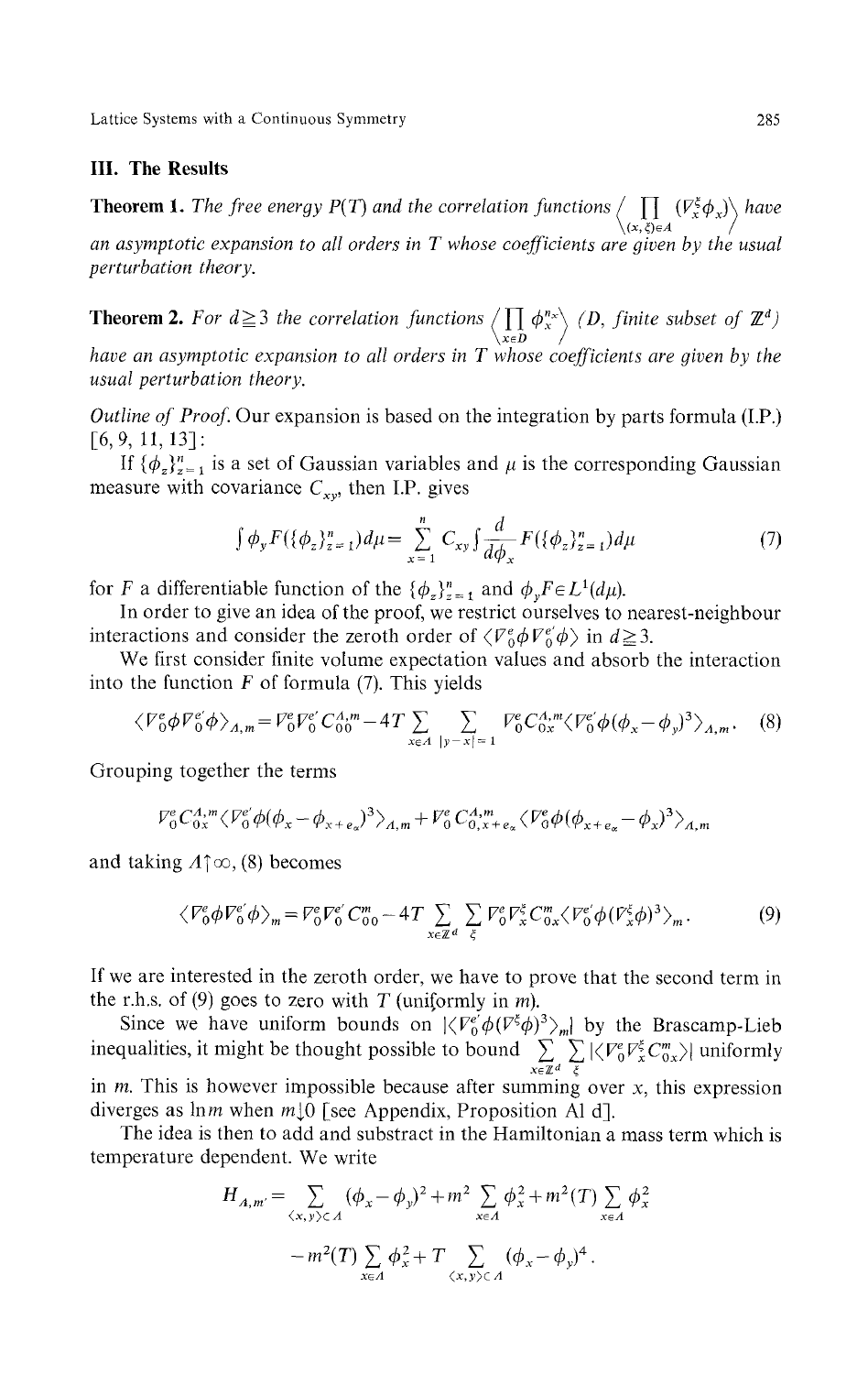We expand the new interaction by I.P. with respect to the Gaussian theory with mass  $m' = m + m(T)$ . After letting  $A \rightarrow \mathbb{Z}^d$ ,  $m \rightarrow 0$ , this gives:

$$
\langle V_0^e \phi V_0^e' \phi \rangle - V_0^e V_0^e' C_0^{m(T)} = R(T)
$$
  
\n
$$
-4T \sum_{x \in \mathbb{Z}^d} \sum_{\xi} V_0^e V_x^{\xi} C_0^{m(T)} \langle V_0^e' \phi (V_x^{\xi} \phi)^3 \rangle
$$
  
\n
$$
+ 2m^2(T) \sum_{x \in \mathbb{Z}^d} V_0^e C_0^{m(T)} \langle V_0^e' \phi \phi_x \rangle.
$$
 (10)

We can now by choosing  $m(T)$  very small as  $T\rightarrow 0$ , for instance  $=\exp(-( \ln T)^2)$ , indeed prove that  $V_0^e V_0^e$  C<sub>00</sub> is the zeroth order term in the asymptotic expansion.

The argument is in two steps:

i) we show that the Gaussian expectation with mass *m(T)* are close to the massless one (Appendix B).

$$
|\mathcal{V}_0^e \mathcal{V}_0^{e'} C_{00}^{m(T)} - \mathcal{V}_0^e \mathcal{V}_0^{e'} C_{00}| \leq m^2(T).
$$

ii) We estimate *R(T)* using the Brascamp-Lieb bounds:

$$
|\langle \mathcal{V}_0^{e'} \phi(\mathcal{V}_x^{\xi} \phi)^3 \rangle| \leq C
$$
  
 
$$
|\langle \mathcal{V}_0^{e'} \phi \phi_x \rangle| \leq C
$$
 (Sect. II).

Gaussian estimates then give (Appendix A)

$$
\sum_{x \in \mathbb{Z}^d} \sum_{\xi} |F_0^e F_x^{\xi} C_{0x}^{m(T)}| \leq C \ln m(T)
$$
  

$$
\sum_{x \in \mathbb{Z}^d} |F_0^e C_{0x}^{m(T)}| \leq Cm^{-1}(T)
$$

and *R(T)* is thus bounded by

$$
CT\ln m(T) + Cm(T).
$$

Clearly, with our choice of  $m(T)$ ,  $R(T) \rightarrow 0$  as  $T \rightarrow 0$ .

*Proof of Theorem 1.1.* The result for  $P(T)$  follows from the one for the correlation functions and the formula:

$$
P(T) = P(0) + 2 \int_{0}^{T} \sum_{\xi} \langle (F_0^{\xi} \phi)^4 \rangle (T') dT'.
$$

(See Sect. IV for a simpler argument.)

2. For the correlation functions, we start with the case of nearest neighbour interactions and  $d \ge 3$ . Take out a factor from  $\prod_{x} V_x^{\xi} \phi$  (which, for simplicity, we *(x,ξ)eA* denote  $V^e_0\phi$ ) and call  $f$  the product of the other factors. We then integrate by parts in  $\langle (V_0^e \phi) f \rangle$  and obtain, in analogy with (10),

$$
\langle (V_0^e \phi) f \rangle = \sum_x V_0^e C_{0x}^{m(T)} \left\langle \frac{d}{d\phi_x} f \right\rangle, \tag{I}
$$

$$
-4T\sum_{x\in\mathbb{Z}^d}\sum_{\xi}V_0^eV_x^{\xi}C_{0x}^{m(T)}\langle f(V_x^{\xi}\phi)^3\rangle,\tag{II}
$$

$$
+2m^2(T)\sum_{x\in\mathbb{Z}^d}V_0^e C_{0x}^{m(T)}\langle f\phi_x\rangle.
$$
 (III)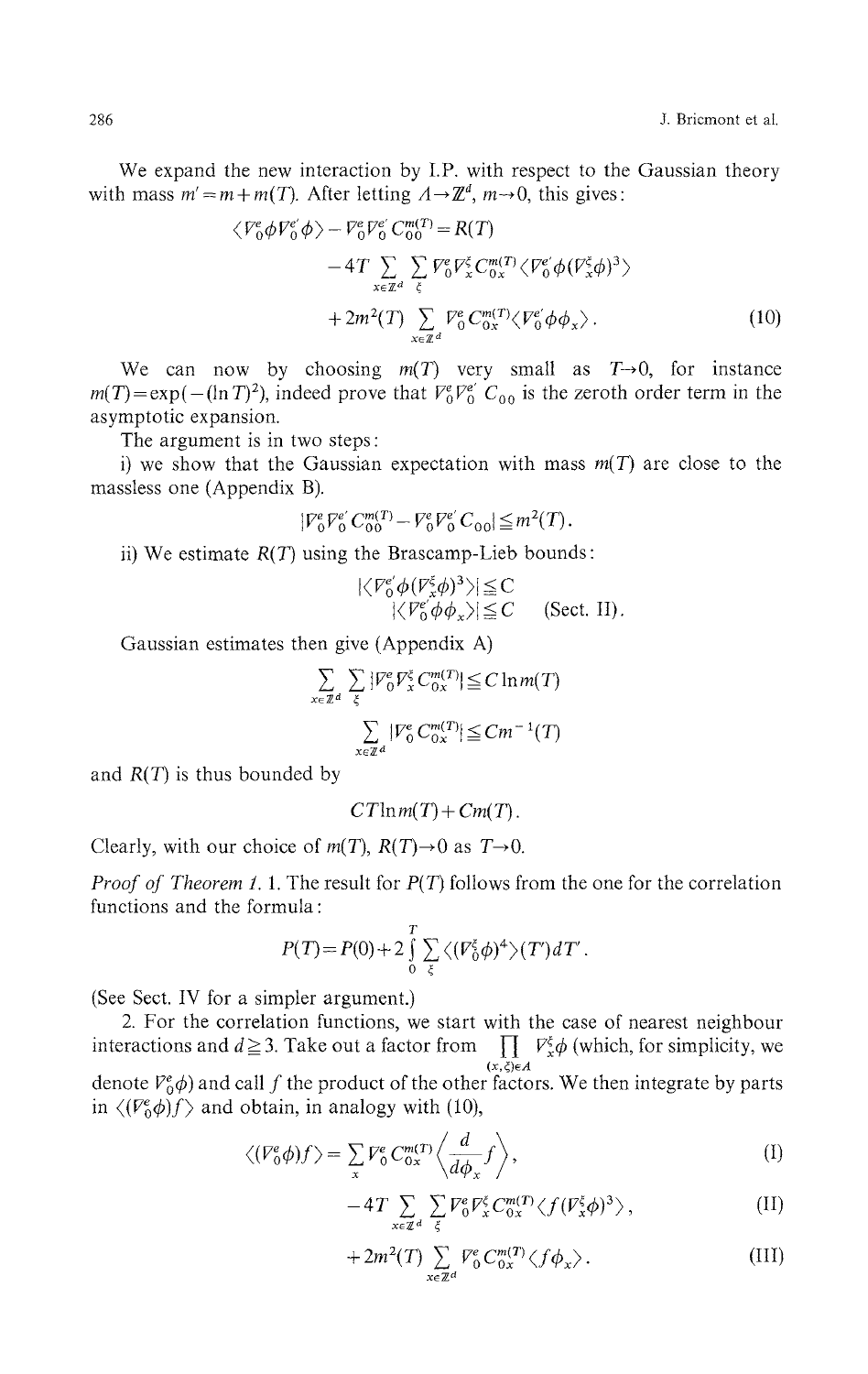We see that I.P. produces three kinds of terms. The first term (I) comes from a contraction with  $f$  and contains only a finite sum. The second one (II), the temperature term, comes from the differentiation of the interaction  $T(\nabla \phi)^4$  and is bounded by  $C T \ln m(T)$  (Proposition Al c and d). The mass term (III) is bounded by *Cm*(*T*), (Proposition Al b). Choosing  $m(T) = \exp(-(ln T)^2)$  (III) is smaller than any power of T when  $T\rightarrow 0$ , and can therefore be neglected in the expansion.

To get the zeroth order, we apply I.P. to  $\langle fV_0^e\phi\rangle$  and then repeatedly to the *I*term produced until we have a fully Gaussian expectation value. (This is called Step 1.) To obtain the coefficient of order 1, we apply the same procedure to the (non Gaussian) expectation value of the terms produced by Step 1 which have a factor *T*, producing then also terms with a factor  $T^2$ . If we continue the procedure until order *n,* the remainder *R(T)* (again neglecting mass terms) will be bounded by a sum of terms of the form:

$$
CT^{n+1}\prod_{(x,\xi)\in A}F(x,\xi),
$$

where

$$
F(x,\xi) = \sum_{\substack{y_1,\ldots,y_{p_x} \\ \xi_1,\ldots,\xi_{p_x}}} |\nabla_x^{\xi} \nabla_{y_1}^{\xi_1} C_{xy_1}| \prod_{(i,j)} |\nabla_{y_i}^{\xi_i} \nabla_{y_j}^{\xi_j} C_{y_iy_j}| \tag{11}
$$

with  $\sum_{x \in A} p_x = n + 1$ 

We associate a graph to each  $F(x, \zeta)$ , given by the tree attached to each point (x,  $\xi$ ). This tree is made of vertices  $(x, \xi)$ ,  $(y_1, \xi_1) \dots (y_{p_x}, \xi_{p_x})$  and of edges  $((y_i \xi_i)$ ,  $(y_i\xi_i)$ ) for (ij) in the product in (11). (See Appendix B for a more detailed construction.)

We have bounded  $|V_r^{\xi}V_r^{\xi'}C_{\tau}|\leq C$  to suppress the loops of the graph. For each power of *T,* there has to be one new summation over a variable *x<sup>s</sup>* and a factor  $V^{\xi_{s-1}}_{x_{s-1}} V^{\xi_s}_{x_s} C_{x_{s-1}x_s}$  coming from the I.P. Only these factors are kept in (11).

The non Gaussian expectation value are also bounded by a constant (Sect. II). Using Gaussian estimates (Proposition Al c and d):

$$
F(x,\xi) \leq (\ln m)^{p_x} \leq (\ln T)^{2p_x}
$$

and

$$
R(T) \leq C T^{n+1} (\ln T)^{2(n+1)}.
$$

We obtain then

$$
\langle (V_0^e \phi) f \rangle = \sum_{i=1}^n a_i(T) T^i + \text{error of higher order in } T,
$$

where  $a_i(T)$  are the coefficient computed in a Gaussian theory of mass  $m(T)$ . By Appendix *B,* Proposition A6,

$$
|a_i(T) - a_i(0)| \leq Cm^2(T) = C \exp(-2(\ln T)^2)
$$

and  $a_i(0)$  are computed with a massless Gaussian measure. This finishes the proof for  $d \geq 3$  and nearest-neighbour interactions.

3. Now we turn to the case  $d \leq 2$  but still with nearest-neighbour interactions. Since for  $d=1$  and nearest-neighbour interactions, the measure factorizes into a product of measures over the gradient variables, we shall now consider only *d = 2.*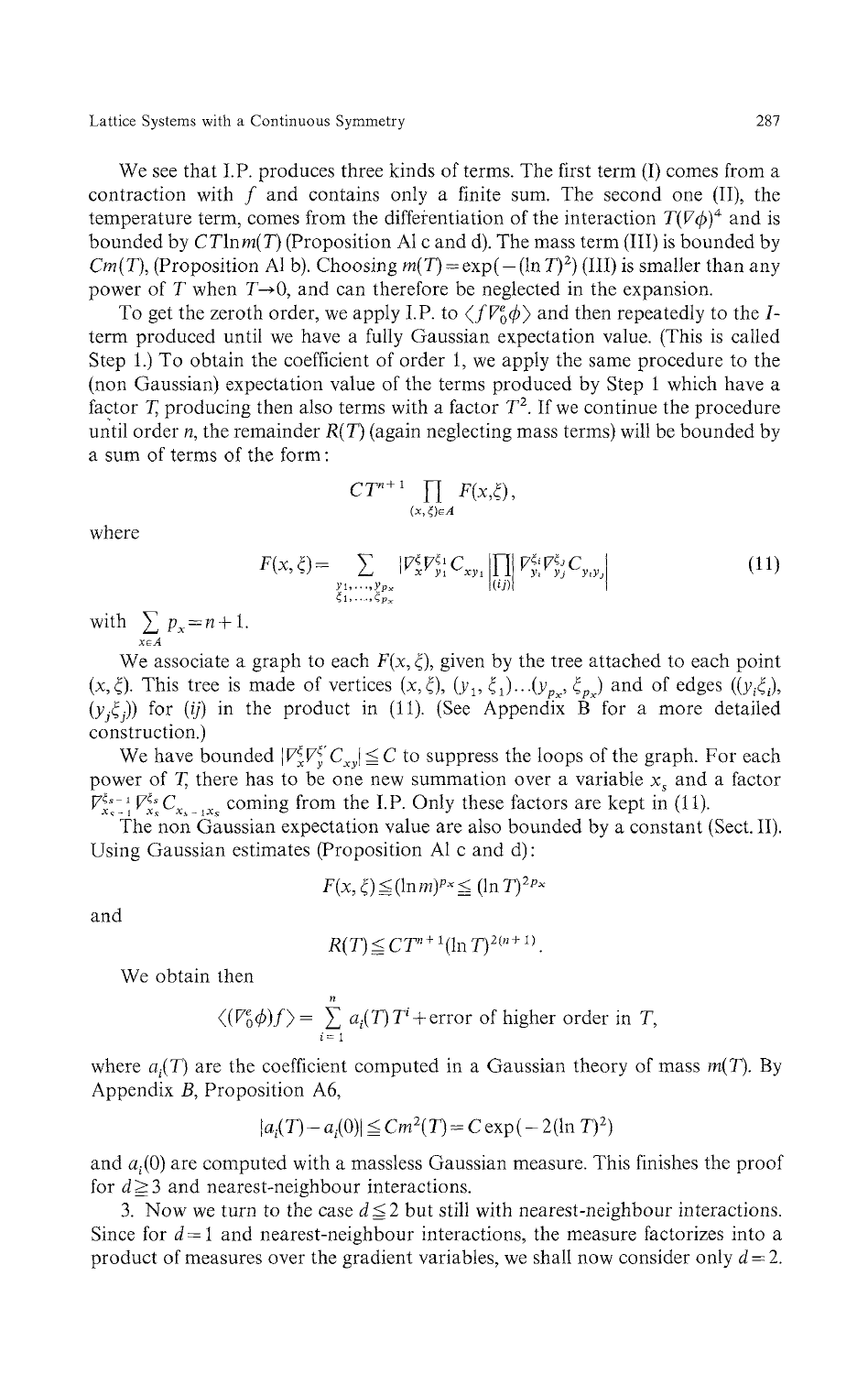In this case we integrate by parts with respect to a massive Gaussian measure with mass  $m(T) = \exp(-(ln T)^2)$  restricted to a box  $A_0$  whose radius  $r(T) = \exp(T^{-1})$  grows as  $T \rightarrow 0$ . We put periodic b.c. on the Gaussian measure. We write

$$
H_{A} = H_{A0}^{G} + H'_{A},
$$
  
\n
$$
H_{A0}^{G} = \sum_{\langle xy \rangle \subset A_0} (\phi_x - \phi_y)^2 + m^2(T) \sum_{x \in A_0} \phi_x^2,
$$
  
\n
$$
H_{A'} = \sum_{\substack{\langle xy \rangle \langle x \rangle \subset A \setminus A_0 \\ x \in A_0, y \notin A_0}} (\phi_x - \phi_y)^2 + \sum_{\langle xy \rangle \subset A \setminus A_0} (\phi_x - \phi_y)^2,
$$
  
\n
$$
- \sum_{x \in A_0} (\phi_x - \phi_{\bar{x}})^2 + T \sum_{\langle xy \rangle \subset A} (\phi_x - \phi_y)^4,
$$
  
\n
$$
- m^2(T) \sum_{x \in A_0} \phi_x^2,
$$

where x and  $\bar{x}$  are at opposite sides of  $\Lambda_0$ .

We let  $x_0$  in (6) be outside  $A_0$  and such that dist( $x_0$ ,  $A_0$ ) = 2. Let  $C^{A_0,m}_{x,y}$  be the covariance of the Gaussian measure given by  $H^G_{A_0}$ . Then, I.P. with respect to that measure gives:

$$
\langle (V_0^e \phi)^2 \rangle = V_0^e V_0^e C_{00}^{A_0, m}
$$
  
\n
$$
-4T \sum_{x \in A_0} \sum_{\xi} V_0^e V_x^{\xi} C_{0x}^{A_0, m} \langle (V_0^e \phi)(V_x^{\xi} \phi)^3 \rangle
$$
  
\n
$$
- \sum_{\substack{x \in \partial A \\ y \neq A_0}} V_0 C_{0,x}^{A_0, m} \langle (V_0^e \phi)(\phi_x - \phi_y) \rangle
$$
  
\n
$$
+ \sum_{\substack{x \in \partial A_0 \\ x \neq A_0}} V_0^e C_{0,x}^{A_0, m} \langle (V_0^e \phi)(\phi_x - \phi_{\overline{x}}) \rangle
$$
  
\n
$$
-4T \sum_{\substack{x \in \partial A_0 \\ y \neq A_0}} V_0^e C_{0,x}^{A_0, m} \langle (V_0^e \phi)(\phi_x - \phi_y)^3 \rangle
$$
  
\n
$$
+ m^2 \sum_{x \in A_0} V_0^e C_{0,x}^{A_0, m} \langle V_0^e \phi \phi_x \rangle.
$$
 (12)

The second term can be estimated as before by  $CT\log(m(T))$ . The third, fourth and fifth terms can be shown to be negligible to any order in *T* because all the covariances entering the sums are of order  $exp(-mr)$ , provided we suitably bound the corresponding expectation values. The sixth term is bounded by

$$
m \sup_{x \in \Lambda_0} |\langle \mathcal{V}_0^e \phi \phi_x \rangle| \tag{13}
$$

(by Appendix Alb).

The expectation values can be bounded because

$$
\langle (\phi_x - \phi_y)^2 \rangle \le \text{const} \ln|x - y| \tag{14}
$$

as one can see, using the Brascamp-Lieb inequalities and the explicit computation for the Gaussian measure. If we take  $y = x_0$  in (14), since  $\phi_{x_0} = 0$  we have that, for all  $x \in A_0 \langle \phi_x^2 \rangle^{1/2} \leq \text{const}( \ln |x|)^{1/2} = \text{const} |T^{-1}|^{1/2}$ . Using this and the Schwartz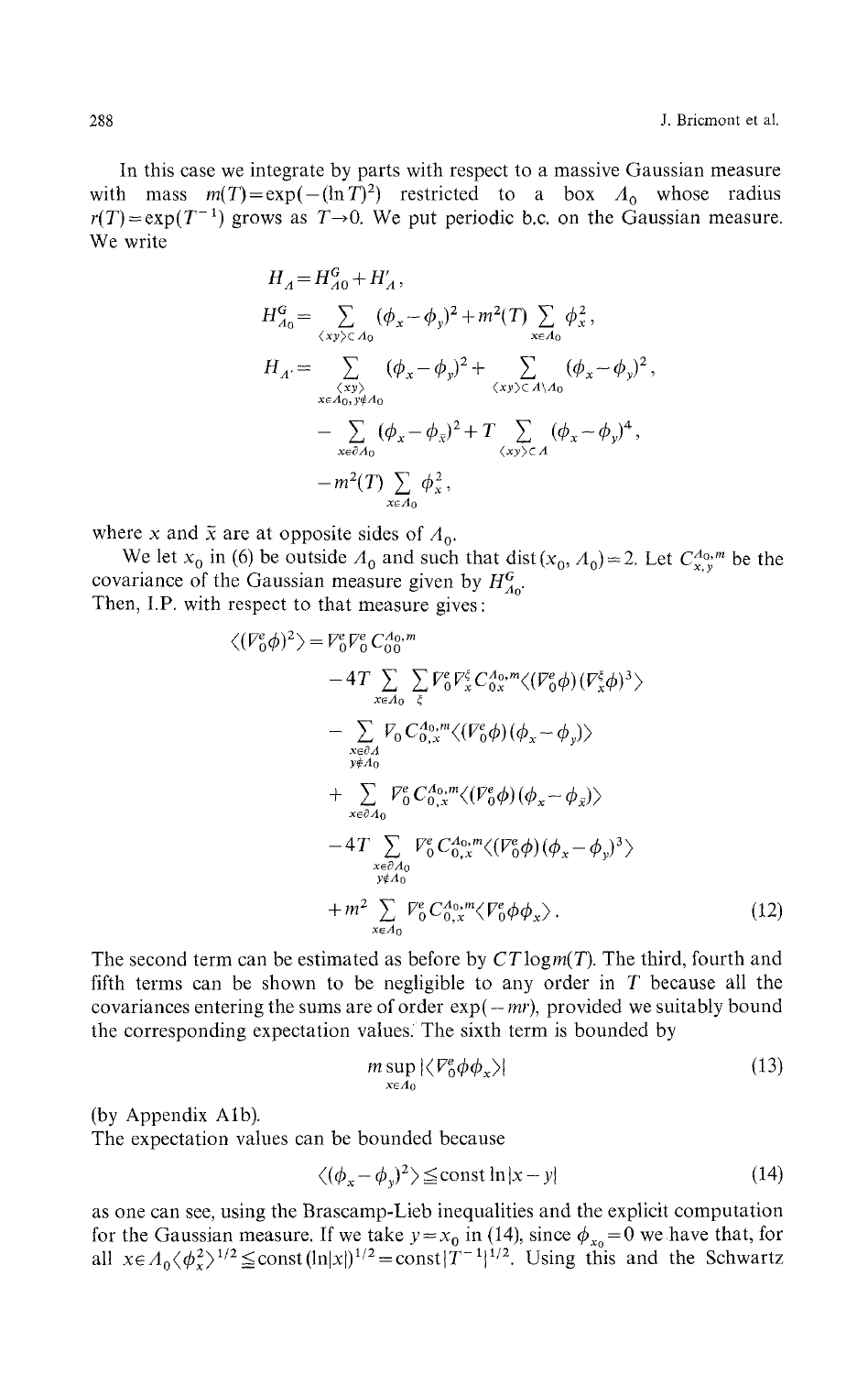inequality one proves that (13) and the third, fourth and fifth terms in (12) are negligible to all orders in *T.*

We repeat the procedure for all higher orders and the only estimate we have to check is that the Gaussian coefficients [in  $\Lambda_0$  with mass  $m(T)$ ] are close to the massless infinite volume ones. This is done in Proposition A7.

4. In the general case where we have interactions of range *D* we do not get gradients of the covariance as in (12) but differences  $C_{0x} - C_{0y}$  where x and y are at most at a distance *D.* These differences can be written as a finite sum of gradients and the estimates on the way the sum over the lattice diverges with m remain unchanged except for factors of D.

For  $d = 1$ , we use in this case the same method as for  $d = 2$  above. But we take  $r(T) = \exp(\frac{3}{2}(\ln T)^2)$  so that  $m(T)r(T) \rightarrow \infty$  and  $m(T)r(T)1/2 \rightarrow 0$  as  $T \rightarrow 0$ . Indeed, instead of (14) we have a bound  $\langle (\phi_x - \phi_y)^2 \rangle \leq \text{const}|x - y|$  and

*Proof of Theorem 2.* We first consider the simpler case of nearest-neighbour interactions in (1) below and then explain how to extend the proof to general interactions (2).

1) Let us start with  $\langle \phi_0^2 \rangle$  and do more general expectation values later. As in the proof of Theorem 1, we add and subtract a temperature dependent term,  $m^2(T)$   $\sum \phi_i^2$ , and perform the integration by parts with respect to the massive

Gaussian. The integration by parts reads:

$$
\langle \phi_0^2 \rangle = C_{00}^{m(T)} - 4T \sum_{x \in \mathbb{Z}^d, \xi} F_x^{\xi} C_{0x}^{m(T)} \langle \phi_0 (V_x^{\xi} \phi)^3 \rangle
$$
  

$$
-2m^2(T) \sum_{x \in \mathbb{Z}^d} C_{0x}^{m(T)} \langle \phi_0 \phi_x \rangle.
$$
 (15)

To obtain the zeroth order of our expansion, namely  $\lim_{T\to 0} \langle \phi_0^2 \rangle = C_{00}$ , we use the fact that

$$
\sum_{x \in \mathbb{Z}^d, \zeta} |V_x^{\zeta} C_{0x}^{m(T)}| \leq \frac{c}{m} \quad \text{and} \quad \sum_{x \in \mathbb{Z}^d} C_{0x}^{m(T)} = \frac{1}{m^2}
$$

(Proposition Al a and b).

The second term in (15) is thus of order  $T/m$ . To bound the third term we can use the fact that  $|\langle \phi_0 \phi_x \rangle| < \frac{c}{\ln k}$  for some  $k>0$  (actually, for any  $k<1$ , see Theorem 2 in [3]). As we show in 2), we can avoid the use of this theorem, but it simplifies the proof.

By Proposition Ale, the third term is of order  $m^k$ . Now, we can let  $m(T) \rightarrow 0$  in such a way that  $\frac{T}{m}$   $\rightarrow$  0. We know that  $C^{m(T)}_{00}$   $\rightarrow$   $C_{00}$  as  $m \rightarrow$  0 with an error of order m (Proposition A2). This finishes the proof for the zeroth order. Let us remark that in this case we have a constraint in the choice of  $m(T)$  namely  $Tm^{-1}(T) \rightarrow 0$ , so we cannot take  $m(T) = e^{-(\ln T)^2}$  as in the first theorem.

For the higher orders, let us call as before the first term in (15) the *I-term,* the second one the *temperature term* and the third the *mass term.* If we want the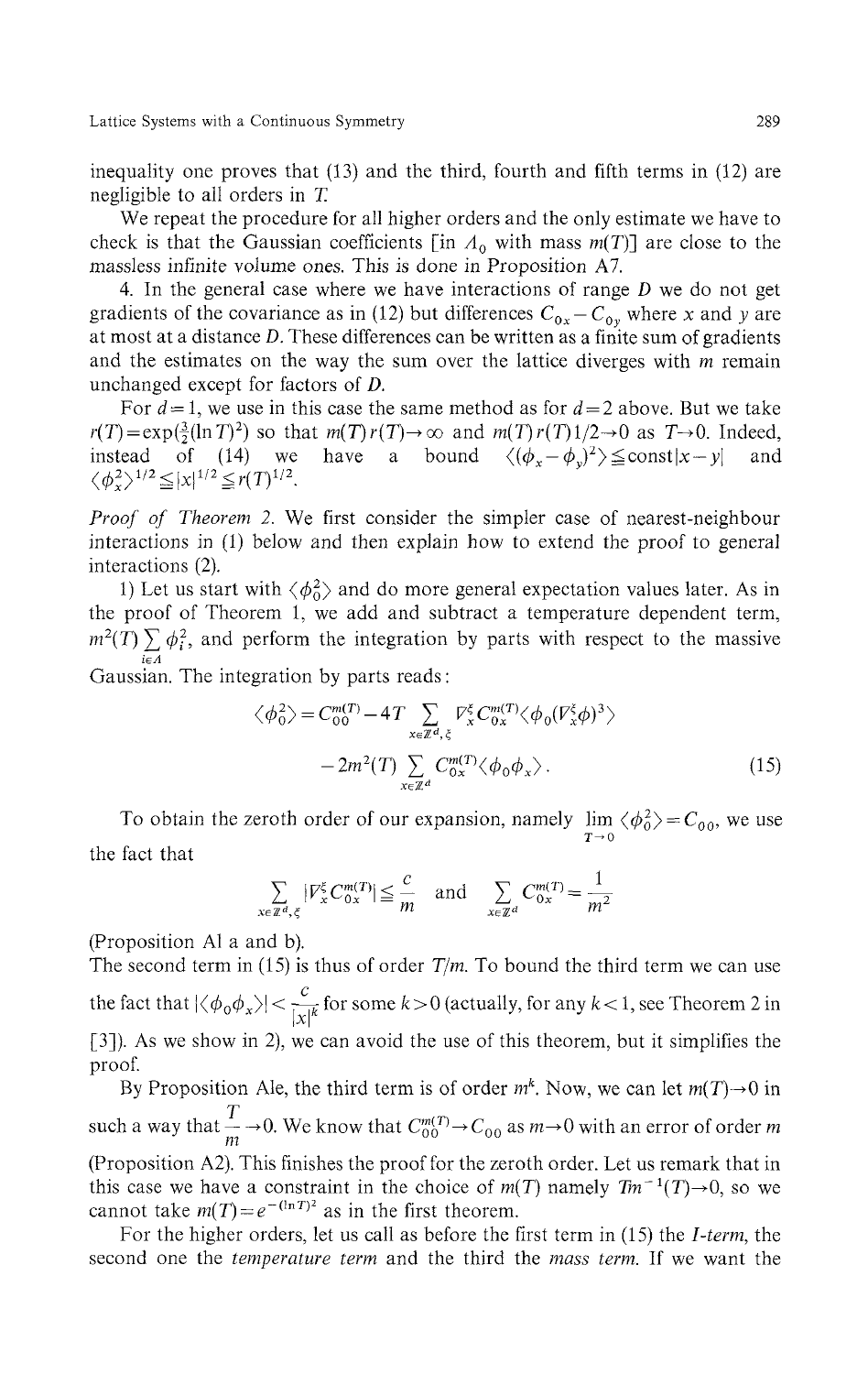asymptotic expansion up to order *n,* we start with (15) and leave the first and third term as they are, and integrate by parts one  $V_x^{\xi} \phi$  in the second term. This gives

$$
\langle \phi_0 (V_x^{\xi} \phi)^3 \rangle = V_x^{\xi} C_{0x} \langle (V_x^{\xi} \phi)^2 \rangle + 2V_x^{\xi} V_x^{\xi} C_{xx} \langle \phi_0 V_x^{\xi} \phi \rangle - 4T \sum_{y \in \mathbb{Z}^d, \xi'} V_x^{\xi} V_y^{\xi'} C_{xy} \langle \phi_0 (V_x^{\xi} \phi)^2 (V_x^{\xi'} \phi)^3 \rangle - 2m^2 \sum_{y \in \mathbb{Z}^d} V_x^{\xi} C_{xy} \langle \phi_0 (V_x^{\xi} \phi)^2 \phi_y \rangle ,
$$
(16)

where the first two terms are *I*-terms.

We insert (16) back in (15) and then we apply the following rule: repeat the integration by parts of all factors  $V_x^{\xi} \phi$  that occur in the expectation value of (16) until all the terms are *either*

- pure Gaussian [e.g.  $C_{00}$  in (15)].

*n*-multiplied by a factor  $T^l$ ,  $l = \left[\frac{n+1}{l}\right] + n+1$ , for some  $k < 1$ 

- multiplied by a factor  $m^4$ ,

do not contain any more gradients  $V^{\xi}_{x}\phi$  in the expectation value [e.g. the third term in  $(15)$ ].

To obtain an asymptotic expansion up to order *n* we isolate all pure Gaussian terms which have coefficients that are powers of *T* up to order *n.* These, as we know (Proposition A6), converge to the same expression with  $m = 0$ , and the error is of order *m*. We shall choose  $m(T) = T^{(n+1)/k}$ , so that the error is small compared to *T<sup>n</sup> (k* is less than one). So we have only to show that all the other terms are small compared to *T<sup>n</sup> .* We treat them one by one:

a) The remaining Gaussian terms are trivial to estimate: the series are uniformly bounded in m and they come with a coefficient which is a power of *T* larger than *n.*

b) For the terms with a factor  $T<sup>1</sup>$ , each of them is bounded by a series of the form:

$$
C \sum_{\substack{x_1, \ldots, x_i \in \mathbb{Z}^d \\ \zeta_1, \ldots, \zeta_i}} |\mathcal{V}_{x_1}^{\zeta_1} C_{0x_1}| \left| \prod_{(i,j)} \mathcal{V}_{x_i}^{\zeta_i} \mathcal{V}_{x_j}^{\zeta_j} C_{x_i x_j} \right|, \tag{17}
$$

where the graph associated with the vertices  $\{1, \ldots, l\}$  and the edges *(ij)* in the product form a connected tree [as in (11)]. We use as before  $(V^{\xi}_{x}V^{\xi}_{y}C_{xy}) \leq C$  to

avoid loops in the graph and we disregard the possible mass factor,  $m^2 \sum_{y \in \mathbb{Z}^d} V_{x_i}^{\xi_i} C_{x_i,y}$ 

which is of order *m* (there is at most one such factor because otherwise we would have a factor  $m<sup>4</sup>$  and this case is treated below). Now from the estimates in the

Appendix Proposition A1c and d, it follows that (17) is of the order of  $\frac{1}{m}(\log m)^{l-1}$ . *m*

With our choice of *t*, and *m*, this multiplied by *T* is small compared to *T*<sup>*n*</sup> *.*

c) For the terms with a factor  $m<sup>+</sup>$  we have a bound of the form (17), with possibly a smaller power  $T^v$ ,  $v \leq l$ , (and only *v* summation variables) but with a factor

$$
m^{4}\sum_{y_{1},y_{2}\in\mathbb{Z}^{d}}|\bar{V}_{x_{i}}^{\xi_{1}}C_{x_{1}y_{1}}||\bar{V}_{x_{j}}^{\xi_{j}}C_{x_{j}y_{2}}|
$$

*(i* and *j* may coincide).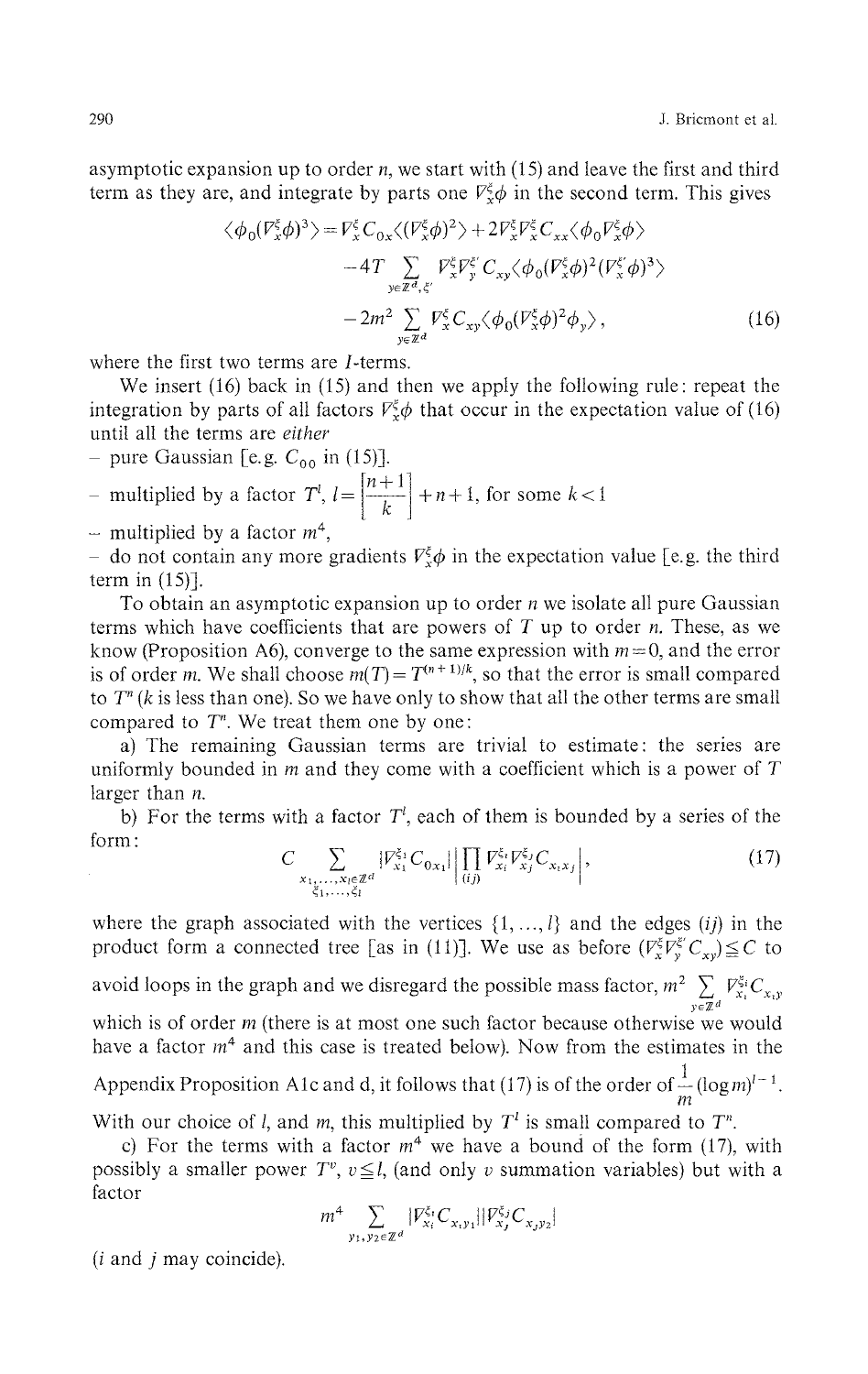This sum (times  $m<sup>4</sup>$ ) is of order  $m<sup>2</sup>$  (Proposition A1b). Multiplied by the factor  $\frac{1}{m}$  coming from  $\sum_{x_1 \in \mathbb{Z}^d} |V^{\xi_1}_{x_1} C_{0x_1}|$ , it still gives a contribution of order m, which is small compared to *T<sup>n</sup> .*

d) Now we consider the case where there is a term with no more  $\nabla^{\xi}_{y} \phi$  to integrate by parts. This is bounded by a series of the form

$$
CT^v m^2 \sum_{x_1, \dots, x_v, y \in \mathbb{Z}^d} |\mathcal{V}_{x_1}^{\xi_1} C_{0x_1}| \prod_{(ij)} |\mathcal{V}_{x_1}^{\xi_1} \mathcal{V}_{x_j}^{\xi_j} C_{x_ix_j}| |\mathcal{V}_{x_v}^{\xi_v} C_{x_v y}| |\langle \phi_0 \phi_y \rangle|, \tag{18}
$$

where the product over  $(ij)$  is as in (17). Indeed, we know that we have exactly one mass term, because, if there was none, it is easy to see that either the term would be purely Gaussian or there would be gradients left in the expectation value and if there was more than one, we would be in the case of the factor  $m<sup>4</sup>$  considered above.

By Proposition Ale and Theorem 2 in [3]

$$
m \sum_{y \in \mathbb{Z}^d} |V_{x_v}^{\xi_v} C_{x_v y}| |\langle \phi_0 \phi_y \rangle| \leq c m^k.
$$
 (19)

On the other hand the sum over  $x_2, ..., x_n$ , involving only factors with two gradients diverges at most like  $(\log m)^{r-1}$  and the sum over  $x_1$  multiplied by m is bounded. So, with our choice of  $m(T)$ , this term is also small compared to  $T<sup>n</sup>$ , which finishes the proof for  $\langle \phi_0^2 \rangle$ .

Now in the general case,  $/$   $/$   $/$   $\phi_{x}$ , the procedure is exactly the same. We start *\xeD I* by integrating by parts one  $\varphi_x$ ; we keep on integrating  $\varphi_x$ s in the *I*-terms produced by that integration until either we have a Gaussian expectation or a temperature or mass term. Then, after that, we integrate only gradients as before. This leads to the same four kinds of terms. The only differences with  $\langle \phi_0^2 \rangle$  is in Case d: in (18)  $\langle \phi_0 \phi_y \rangle$  is replaced by  $\langle \prod_{p} \phi_x \phi_y \rangle$  for some  $D \subseteq D$ . Using Theo *\XGD' I*

rems 2 and 3 (or 4) in [3],  $\left| \left\langle \prod_{x \in D'} \phi_x \phi_y \right\rangle \right| \leq \text{const} \frac{1}{|y|^{k/2}}$ . Then the same arguments as before hold with *k* changed into *k/2* in the choice of *m* and /.

2) For non nearest-neighbour interactions, we do not know whether Theorem 2 of [3] holds, but we have the following Lemma, which we prove after the end of this proof:

**Lemma.** Let  $|x - y| = T^{n+1}$ . Then the function  $\langle \phi_x \phi_y \rangle$  (depending on T via  $\langle \rangle$  and *via*  $|x - y|$ *) is of order T<sup>n</sup>.* 

We use the Lemma to bound (18).  $\lceil (15) \rceil$  is similar. As a matter of fact, the proof of the Lemma establishes the asymptotic expansion for any two point function, so we consider (18) directly for general functions with  $\prod \phi_x$  instead *xeD'*

*oϊφ<sup>0</sup> .*

First we restrict the sums in (18) to  $|x_i| \leq m^{(-1-\epsilon)}$  *i*=1 ... v and  $|y| \leq m^{-1-\epsilon}$  for some fixed  $\varepsilon > 0$ . The error made on (18) by such a restriction is of order  $exp(-m^{-\epsilon})$  which, since *m* is chosen to be a power of *T* turns out to be negligible in the expansion. This is easily seen because all the covariances are of order  $\exp(-m|x|)$ .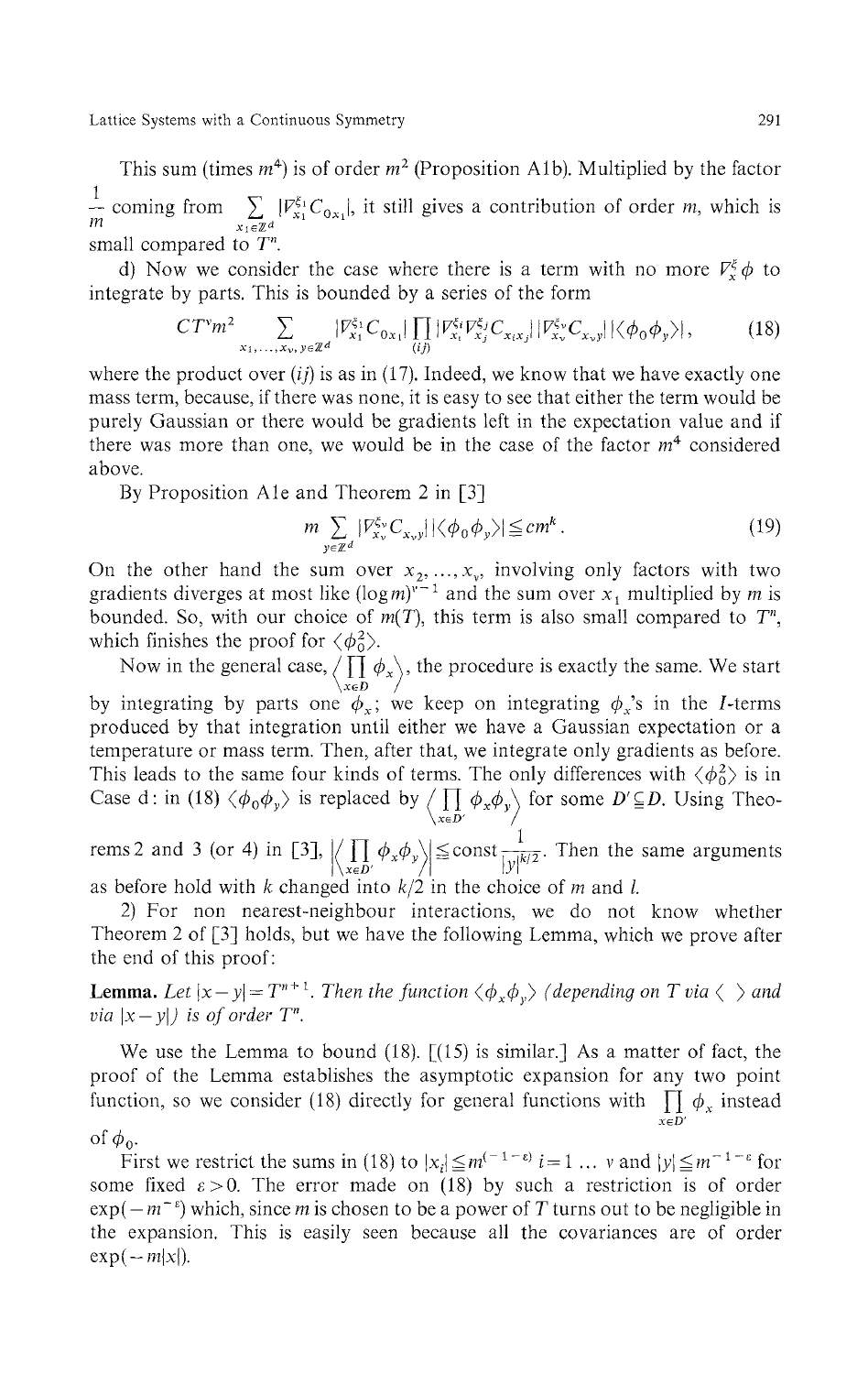Now if we look at (19) with the restrictions on  $x_y$ , y, and  $\iint_{x \in \mathbb{R}^d} \phi_x$  instead of  $\phi_0$ , we split the sum over *y* into

$$
\sum_{|y| \leq m^{-1-\varepsilon}} = \sum_{|y| \leq m^{\frac{1}{2d}}} + \sum_{m^{-\frac{1}{2d}} \leq y \leq m^{-1-\varepsilon}},
$$

where  $d =$ dimension of the lattice; the first sum contains  $m^{-1/2}$  terms; so multiplied by m, this term is of order  $m^{1/2}$ . For the second sum we use F.K.G. inequalities [3] and the Lemma to show that  $\langle 1 | \phi_x \phi_y \rangle$  is of order (logm)m *xeD l/2d* since  $|y| \ge m^{-1/2d}$  and m is a certain power of T. Since the sum  $\sum |V_{x}^{\xi_y}C_{x,y}| \le$  $1 \quad \ldots \quad \ldots \quad \ldots$  $(19)$  holds in this case for any  $k < \frac{1}{2d}$ . It is easy to see from the proof of Part 1) that, if we choose  $m(T) = T^{2(n+1)/k}$  with  $k < \frac{1}{2d}$ , this is sufficient.

*Proof of the Lemma*. We integrate by parts  $\phi_y$  and the gradients as we would do for a fixed *y* in the nearest-neighbour case. The main point is that in the expression corresponding to (18) we have

$$
T^v m^2 \sum_{\cdots} \sum_{y' \in \mathbb{Z}^d} \mathcal{V}^{\xi_1}_{x_1} C_{y x_i} \prod_{(i,j)} \mathcal{V}^{\xi_i}_{x_i} \mathcal{V}^{\xi_j}_{x_j} C_{x_i x_j} \mathcal{V}^{\xi_v'}_{x_v} C_{x_v y'} \langle \phi_0 \phi_{y'} \rangle.
$$

We may directly estimate

$$
\sum_{\mathbf{y}'} {\cal V}^{\xi \prime}_{\mathbf{x} \mathbf{v}} C_{\mathbf{x} \mathbf{v} \mathbf{y}'} \big\langle \phi_0 \phi_{\mathbf{y}'} \big\rangle
$$

uniformly in *x* by going to Fourier transforms and using the *p <sup>2</sup>* bound given by the Brascamp-Lieb inequalities  $[1]$ . The result is that it diverges at most like logm. We estimate the other sums as before and we get a result of order  $m$  times some power of logm. The mass term in (15) can be handled in a similar way. It is easy to check that the estimates on the temperature terms are uniform in *y* and also on the  $m<sup>4</sup>$  term. For the Gaussian terms, one easily checks, by using Fourier transforms that

$$
\sup_{y} |yG_m(y)| \leqq \int \left| \frac{d}{dp} G_m(p) \right| d_p^d,
$$
  

$$
\leqq \log m,
$$

where *G<sup>m</sup> (y)* is any massive Gaussian term coming in the asymptotic expansion of  $\langle \phi_0, \phi_\nu \rangle$ . So, all the Gaussian terms are bounded by  $|y|^{-1}$  logm.

## **IV. Remarks**

1. If we restrict ourselves to the free energy [defined in (5)] then our method works very easily in any dimension.

Suppose we simply add to (1) (and do not substract) a term  $m^2(T) \sum \phi_x^2$  with

*X*  $m(T) = \exp(-(\log T)^2)$ . Then we carry out the integration by parts with respect to the massive Gaussian and we obtain the correct asymptotic series (we do not have any mass terms to worry about because we did not substract the mass). All we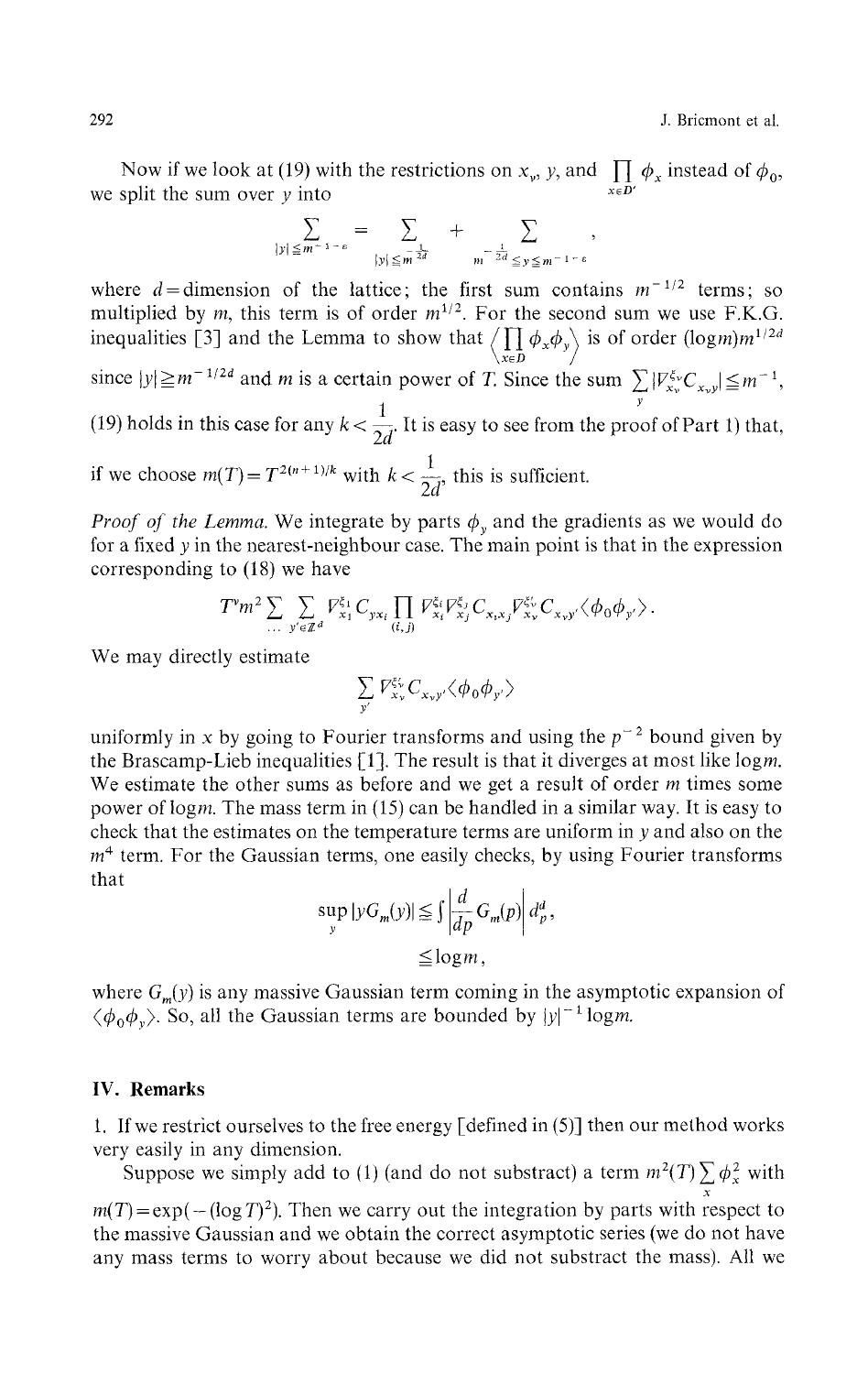have to show is that the free energies at  $T+0$  with the mass and without the mass are close with an error of order  $exp(-(\log T)^2)$ . This is easy because (with periodic b.c.)

$$
\frac{1}{|A|}(\log Z_{A,m} - \log Z_{A,m'}) = 2 \int_{m'}^{m} \tilde{m} \frac{1}{|A|} \sum_{x \in A} \langle \phi_x^2 \rangle_{A,\tilde{m}} d\tilde{m}
$$

$$
= 2 \int_{m'}^{m} \tilde{m} \langle \phi_0^2 \rangle_{A,\tilde{m}} d\tilde{m}.
$$

In the thermodynamic limit, using the Brascamp-Lieb inequalities [1, 2].

$$
\langle \phi_0^2 \rangle_m \le c, \quad d \ge 3,
$$
  

$$
\langle \phi_0^2 \rangle_m \le c \log m \, d = 2,
$$
  

$$
\le m^{-1}, \quad d = 1.
$$

So for all *d,*

$$
\lim_{m' \downarrow 0} \lim_{A \uparrow \infty} \frac{1}{|A|} |\log Z_{A,m} - \log Z_{A,m'}| \leq m.
$$

2. We can consider, for  $d \ge 3$ , the theory with  $m = 0$  in (2) and Dirichlet boundary conditions (i.e.  $\phi_x = 0$  outside  $\Lambda$ ). When performing the integration by parts in a finite box *A,* we would have a boundary term but it would disappear in the thermodynamic limit because the covariance is massive and we would get the same formulas as in the proof of Theorem 1. We can also handle other "reasonable" boundary conditions (e.g.  $|\phi_x| \leq \text{const} x \notin \Lambda$ ) for functions of the gradients.

3. One generalization of Theorems 1 and 2 (for nearest-neighbour interactions) is to replace in (1) and (2)  $(\phi_x - \phi_y)^4$  by an arbitrary even polynomial  $Q(\phi_x - \phi_y)$ whose coefficient of highest degree is positive. The first remark is that, even if the polynomial is not convex, we can still use the Brascamp-Lieb inequalities [1] : let us write

$$
(\phi_x - \phi_y)^2 + TQ(\phi_x - \phi_y) = \frac{1}{2}(\phi_x - \phi_y)^2 + \frac{1}{2}(\phi_x - \phi_y)^2 + TQ(\phi_x - \phi_y).
$$

The matrix of the second derivatives of

$$
\frac{1}{2}(\phi_x - \phi_y)^2 + TQ(\phi_x - \phi_y)
$$

is

$$
a_{xy} = (-1)^{|x-y|} (1 + TQ''(\phi_x - \phi_y));
$$

*Q"* is positive for large values of the argument (because the coefficient of highest degree is positive) and, for T small enough,  $1 + TQ''$  is everywhere positive, which implies the Brascamp-Lieb inequalities.

Using such a Q we obtain the same formulas as in (9) and (10) with  $4(\overline{V_x^{\xi}}\phi)^3$ replaced by  $Q'(V^{\xi}_{\alpha}\phi)$ .

Notice that F.K.G. inequalities also hold in this case (see [3]).

On the other hand, we do not know how to deal with non-even polynomials because then some terms on the perturbation series are only conditionally convergent.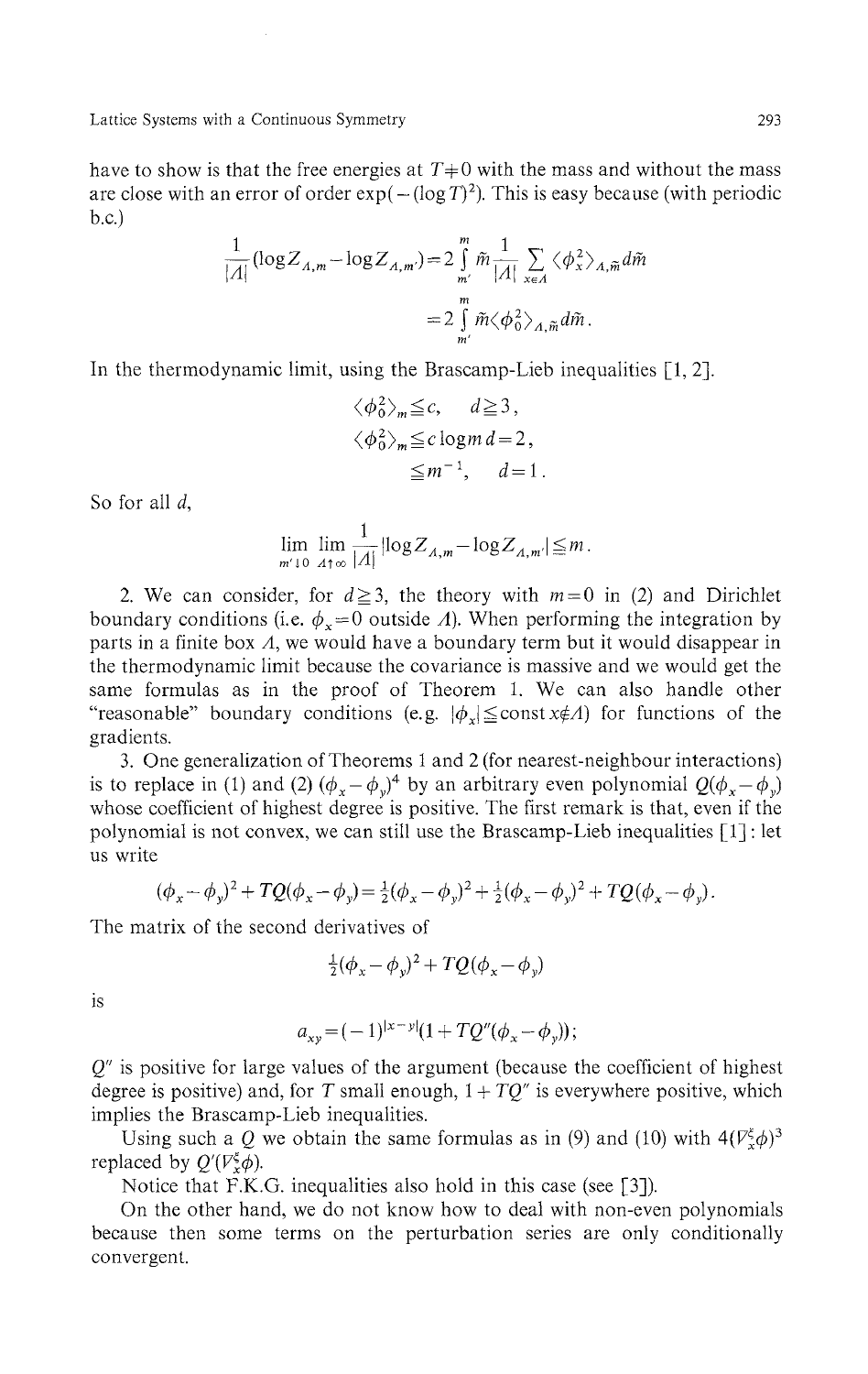### **Appendix: Gaussian Estimates**

## *A. Sum of Covariances and Their Derivatives*

We collect here some formulas which are used in the proof of Theorems 1 and 2. They concern sums of expectation values of the (infinite volume) Gaussian lattice field on  $\mathbb{Z}^d$  given by the covariance:

$$
\langle \phi_0 \phi_x \rangle = \frac{1}{(2\pi)^d} \int_{-\pi}^{\pi} \frac{e^{ikx}}{\sum_{i=1}^d (1 - \cos k_i) + m^2} \prod_{i=1}^d dk_i.
$$
 (A1)

 $\mathbf{a}$ 

#### **Proposition Al**

a) 
$$
\sum_{x \in \mathbb{Z}^d} |\langle \phi_0 \phi_x \rangle| = \sum_{x \in \mathbb{Z}^d} \langle \phi_0 \phi_x \rangle = \frac{1}{m^2}
$$
  
b) 
$$
\sum_{x \in \mathbb{Z}^d} |\langle \phi_0(\phi_x - \phi_{x+e}) \rangle| = 2 \sum_{\substack{x \in \mathbb{Z}^d \\ x_e \ge 0}} \langle \phi_0(\phi_x - \phi_{x+e}) \rangle
$$

$$
= 2 \left(\frac{1}{2\pi}\right) \int_{-\pi}^{\pi} \frac{dk}{1 - \cos k + m^2} = \frac{2}{\sinh \tilde{m}} \le cm^{-1},
$$

*where*  $\tilde{m}$  *is defined by* cosh  $\tilde{m} - 1 = m^2$ .

c) 
$$
\sum_{x \in \mathbb{Z}^d} |\langle (\phi_0 - \phi_e)(\phi_x - \phi_{x+e}) \rangle|
$$
  
\n
$$
= \sum_{x \in \mathbb{Z}^d, x_e = 0} \langle (\phi_0 - \phi_e)(\phi_x - \phi_{x+e}) \rangle
$$
  
\n
$$
-2 \sum_{x \in \mathbb{Z}^d, x_e \ge 1} \langle (\phi_0 - \phi_e)(\phi_x - \phi_{x+e}) \rangle
$$
  
\n
$$
= 4 \left(\frac{1}{2\pi}\right) \int_{-\pi}^{\pi} \frac{(1 - \cos k)}{1 - \cos k + m^2} dk = \frac{4(1 - e^{-\pi k})}{\sinh \pi} \le 4
$$

with  $\tilde{m}$  as in b).

d) 
$$
\sum_{x \in \mathbb{Z}^d} |\langle (\phi_0 - \phi_e)(\phi_x - \phi_{x+e'}) \rangle|
$$
  
=  $4 \sum_{\substack{x_e \leq 0 \\ x_{e'} \geq 0}} \langle (\phi_0 - \phi_e)(\phi_x - \phi_{x+e'}) \rangle$   
=  $4 \left(\frac{1}{2\pi}\right)^2 \int_{-\pi}^{\pi} \frac{dk_e dk_{e'}}{1 - \cos k_e + 1 - \cos k_{e'} + m^2} \leq c |\log m|$ 

e) For  $0 < k < 1$ ,

$$
\sum_{x \in \mathbb{Z}^d} \langle \phi_0 \phi_x \rangle \frac{1}{(1+|x|)^k} \leq \frac{C_1}{m^{2-k}},
$$
  

$$
\sum_{x \in \mathbb{Z}^d} |\langle \phi_0(\phi_x - \phi_{x+e}) \rangle| \frac{1}{(1+|x|)^k} \leq \frac{C_2}{m^{1-k}},
$$

where  $C_1, C_2$  are constants independent of m. Similar estimates hold if we replace  $(1+|x|)^{k}$  *by*  $(1+|x-y|)^{k}$  *for any*  $y \in \mathbb{Z}$  (C<sub>1</sub>, C<sub>2</sub> *independent of y*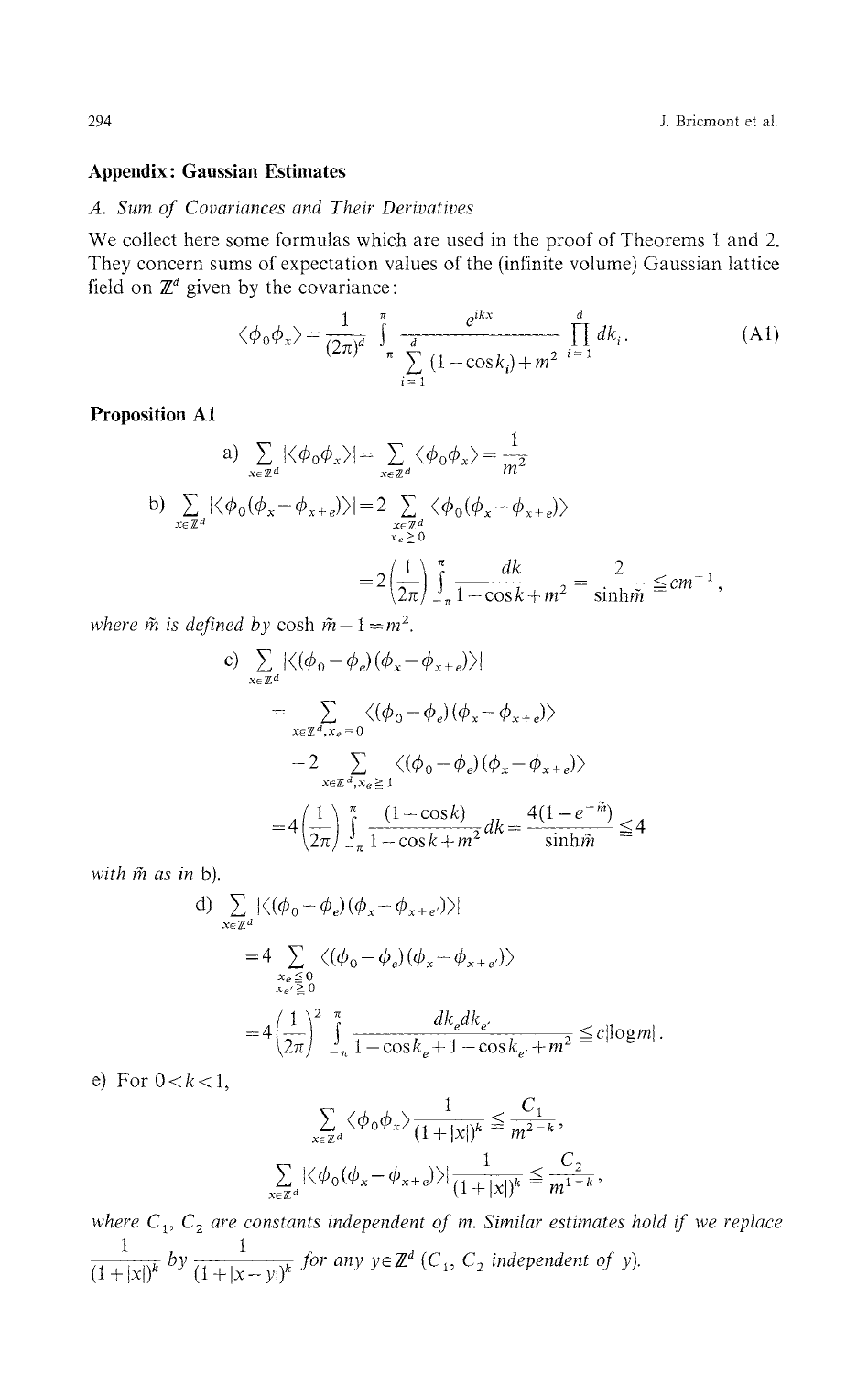*Proof.* The proof of a) is immediate, since  $\langle \phi_0 \phi_x \rangle \ge 0$  and summing over  $x_e$ amounts to putting  $k_e = 0$  in the integral  $(A1)$ . For b) we notice that  $\langle \phi_0(\phi_x - \phi_{x+e}) \rangle \ge 0$  (resp.  $\le 0$ ) for  $x_e \ge 0$  (resp. <0). This follows from correlation inequalities (Theorem 1 and Corollary 1 in  $\lceil 10 \rceil$ ). We write explicitly

$$
\langle \phi_0(\phi_x - \phi_{x+e}) \rangle = \int_{-\pi}^{+\pi} \frac{e^{ikx}(1 - e^{ike})}{\sum_{i=1}^d (1 - \cos k_i) + m^2} \prod_{i=1}^d dk_i.
$$

The sum over  $x_e$ ,  $e' \neq e$  puts  $k_e = 0$  in the integral and the sum over  $x_e$  cancels exactly the factor  $(1 - e^{ik_e})$ , using the Riemann-Lebesgue lemma. The integral can be computed by contour integration, introducing the variable  $z = e^{ik}$ .

For c) and d) the proof is the same; one uses the method of [10] to determine the signs of the terms. The formula for  $\langle (\phi_0 - \phi_e) (\phi_x - \phi_{x+e'}) \rangle$  is

$$
\int_{-\pi}^{\pi} \frac{(1 - e^{ik_e})(1 - e^{-ik_e})e^{ik_x}}{\sum_{i=1}^{d} (1 - \cos k_i) + m^2} \prod_{i=1}^{d} dk_i.
$$

For e) we use the explicit computation

$$
\sum_{\substack{x:\text{ s.t. } x_1 = a}} \langle \phi_0 \phi_x \rangle = \frac{1}{(2\pi)} \int_{-\pi}^{\pi} \frac{e^{ik_1 a}}{1 - \cos k_1 + m^2} dk_1
$$
\n
$$
= \frac{e^{-\tilde{m}a}}{\sinh \tilde{m}} \quad \text{together with} \quad |x| \ge |x_1| \,. \tag{A2}
$$

So we have to estimate

$$
\sum_{a=1}^{\infty} \frac{e^{-\tilde{m}a}}{a^k}
$$
 which is of order  $m^{-1+k}$ .

For the next estimate we use the same method, knowing the sign of  $\langle \phi_{0}(\phi_{x} - \phi_{x+e}) \rangle$ . Obviously, sums like  $\sum_{i=1}^{\infty} \frac{e^{-\tilde{m}a}}{i! \sqrt{1+|a|}}$  satisfy similar estimates as  $a=1$   $(1 + |a - b|)^n$ with  $b = 0$ .

#### *B.* Rate of Convergence of the Coefficients in the Asymptotic Expansion when  $m\rightarrow 0$

With each coefficient produced in the expansion, we shall associate a set of graphs. In this section,  $\langle V_x^{\xi} \phi V_y^{\xi'} \phi \rangle$  or  $\langle \phi_x V_y^{\xi} \phi \rangle$  denote Gaussian expectation values. Whether  $\langle \rangle$  is massive or massless is indicated by the context.

To see how we assign graphs, let us first consider an example: one second order term in the expansion of  $\langle V^e_{0} \phi V^e_{1} \phi V^{\xi}_{2} \phi V^{\xi}_{3} \phi \rangle$  will be

$$
\langle \nabla_{2}^{\xi} \phi \nabla_{3}^{\xi'} \phi \rangle \sum_{\xi_{1} \xi_{2}} \sum_{y, x \in \mathbb{Z}^{d}} \langle \nabla_{0}^{\epsilon} \phi \nabla_{x}^{\xi_{1}} \phi \rangle \langle \nabla_{1}^{\epsilon'} \phi \nabla_{x}^{\xi_{1}} \phi \rangle
$$
  
 
$$
\cdot \langle \nabla_{x}^{\xi_{1}} \phi \nabla_{y}^{\xi_{2}} \phi \rangle^{2} \langle (\nabla_{y}^{\xi_{2}} \phi)^{2} \rangle.
$$
 (A3)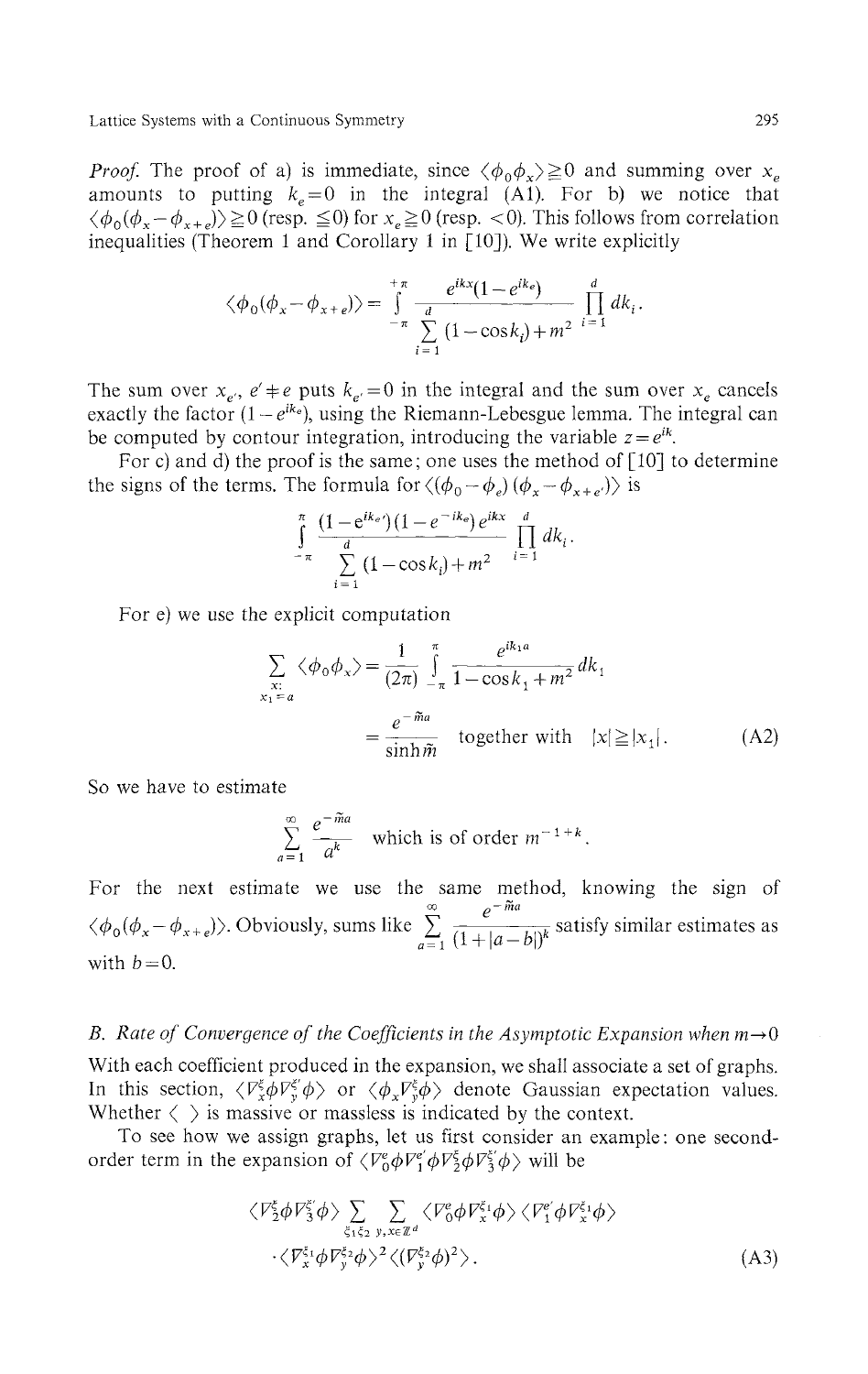We want to represent (A3) by



(0, *e),* (1, *e')* (2, *ξ),* (3, *ξ)* will be called *external points* because they do not enter into a summation over the lattice.  $(x, \xi_1)$ ,  $(y, \xi_2)$  will be called *internal points* or *vertices*.

The line *a* which connects two external points will be called an *external contraction.* The lines *b, c* which connect an external point to an internal one are *external lines.* The lines *d* and / which connect two different internal points are *internal lines.*

The line *g* connecting an internal point to itself is a *tadpole.*

The graph (A4) which represent a second order term has two vertices because of the two lattice sums.

In general, we are interested in an expansion for

$$
\langle (V_a^{e_a} \phi) \dots (V_n^{e_n} \phi) \rangle \qquad (n \text{ external points}), \qquad (A5)
$$

or for

$$
\langle \phi_a \text{-} \text{-} \text{-} \phi_n \rangle. \tag{A6}
$$

[In this case, the external points are not pairs of symbol  $(x, e_x)$ .]

If we want to exhibit a term of order *N* in the expansion, we first draw a graph with *n* external points, and *N* vertices. As it is well known, the graph must be an union of connected subgraphs, each of which is connected to a different subset of external points, and each vertex is the intersection of four lines (a tadpole represents two lines).

To compute the graph we apply the usual rule: [We first give the rules for case (A5)].

0) To each external contraction ((α, *e<sup>a</sup> ), (b, e<sup>b</sup> ))* we associate a number  $\langle V^{e_a}_a \phi V^{e_b}_b \phi \rangle$ 

1) To each tadpole ((x, *ξ),* (x, *ξ))* we associate a number *{(V <sup>x</sup>φ)<sup>2</sup> }.* We then take it out of the graph.

2) To each external line  $((a, e_a), (x, \zeta_x)) = i$  we associate a variable  $\kappa_i$  and a function  $f_k(k_j)$  which is the Fourier transform of  $\langle V_a^a \phi V_x^x \phi \rangle$ .

3) To each internal line  $((x, \xi), (y, \xi')) = n$  we associate a variable  $k_n$  and a function  $f_n(x_n)$  which is the Fourier transform of  $\langle Y_x \psi Y_y \psi \rangle$ .  $n(n)$ 

4) To each vertex x, we associate a  $\delta$ -function  $\delta(\sum_k k_i)$  where  $l \ni x$  means  $l = ((x, \zeta), (y, \zeta))$  or  $l = ((y, \zeta))$  $(x, \zeta)$ ).  $(x, \zeta)$ 

5) We do the product of all the functions and  $\delta$ -functions and integrate over all the variables [from  $(-\pi \text{ to } \pi)$ ]. We then multiply the result by the product of numbers associated to the tadpoles and to the external contractions.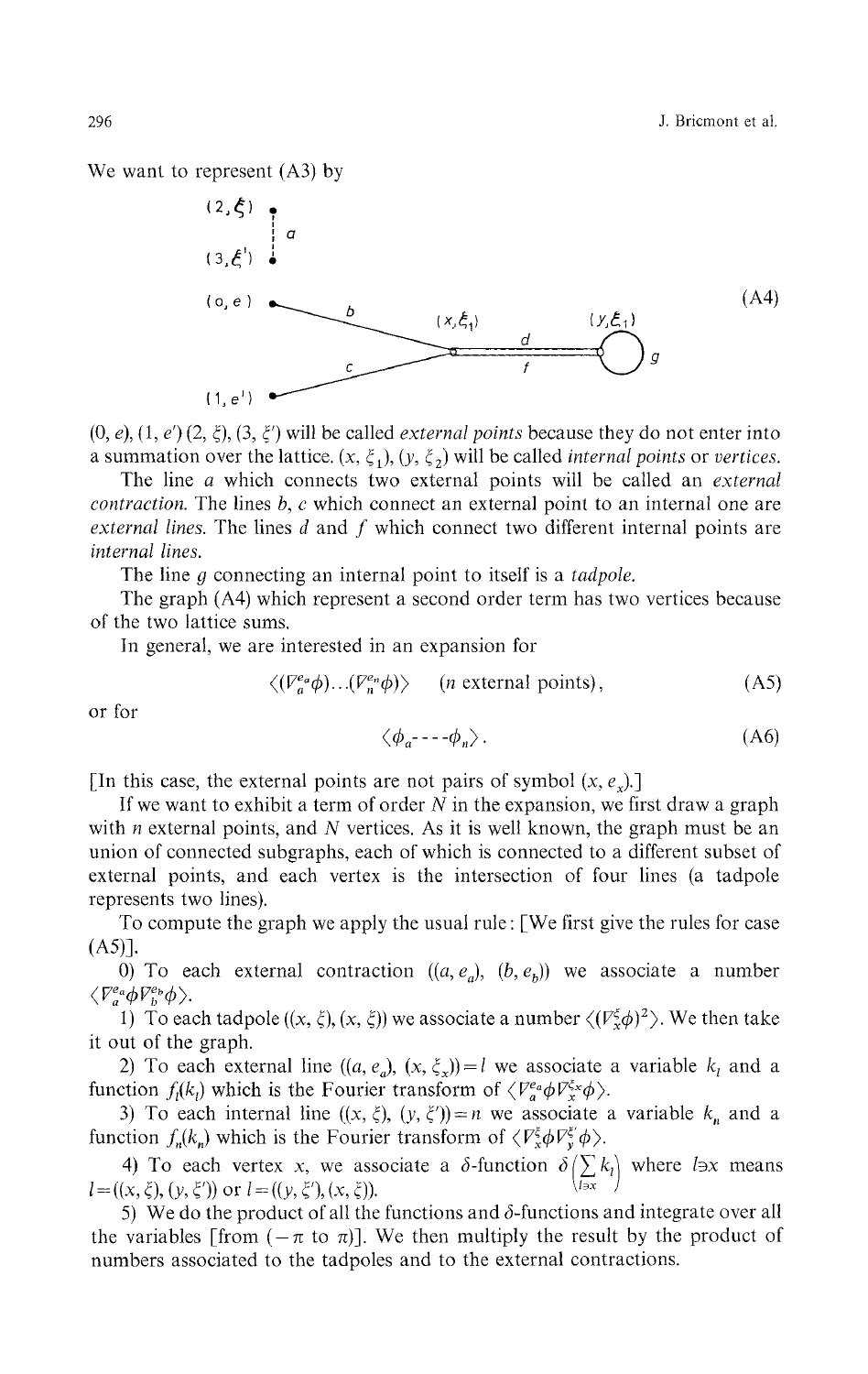For expectation values of (A6) the only changes are rule (0) and (2) which become :

(0') At each external contraction (a, b) we associate a number  $\langle \phi_a \phi_b \rangle$ 

*(2')* At each external line  $(a, (x, \xi)) = l$ , we associate a variable  $k_t$  and a function *f'*<sub>*(k<sub>l</sub></sub>)</sub> which is the Fourier transform of*  $\langle \phi_a F^{\xi}_x \phi \rangle$ *.</sub>* Explicitly if

$$
l = ((x, e)(y, e')), f_l(k_l) = \frac{(e^{ik_e} - 1)(e^{ik_{e'}} - 1)}{\sum_{\xi} (1 - \cos k_{\xi}) + m^2}
$$

if

$$
l = (a, (x, e')), f'_{1}(k_{i}) = \frac{(e^{ik_{e'}} - 1)}{\sum_{\xi} (1 - \cos k_{\xi}) + m^{2}},
$$

(*m* may be 0 or not; To precise this fact we shall sometimes use  $f_{l,m}$  or  $f_{l,0}$ )

*Remark.* In the following we shall use the following bounds:

$$
1 - \cos y \ge \frac{2}{\pi^2} y^2, \, y \in [-\pi, \pi],
$$
  
\n
$$
1 - \cos y \le \frac{1}{2} y^2, \, y \in [-\pi, \pi],
$$
  
\n
$$
|e^{iy} - 1| \le (1 + \pi)|y|, \, y \in [-\pi, \pi].
$$
\n(A7)

*Notation.* Let  $G_m(l_1...l_p)$  be a graph, computed in a Gaussian theory of mass m, appearing in the expansion of (A5)  $l_1...l_p$  are the lines of the graph.  $G'_m(l_1...l_p)$  will denote a graph (computed in a Gaussian theory of mass *m)* appearing in the expansion of (A6). When a statement is valid for both *G<sup>m</sup>* and *G'<sup>m</sup>* we shall express it using  $G_m^*$ . Also  $f_{l,m}^*(k_e)$  will represent  $f_{l,m}(k)$  or  $f'_{l,m}(k_i)$ .

In this Sect, we want to estimate  $\Delta G_m^* = G_m^* - G_0^*$ . Since disconnected com ponents of  $G^*$  factorize, we shall restrict ourselves to one connected component.

By using a triangular inequality,  $AG_{m}^{*}(l_{1}...l_{p})$  may be estimated by sums of  $\varDelta_{l_{i}}$  $G^*(l_1...l_p)$  where  $l_i(j\neq i)$  are lines with associated function  $f_{l_i}$  if they are internal lines and  $f_{l_{i,\alpha}}^*$  if they are external lines. ( $\alpha = m$  or  $\alpha = 0$ .) The line  $l_i$  has an associated function  $f_{l_{1},m} - f_{l_{i,0}}$  if it is internal and  $f_{l_{1},m}^{*} - f_{l_{i,0}}^{*}$  if it is external

## **Proposition A2**

*Suppose a connected graph has n external lines labeled by* 1, *...n with associated variables*  $k_1, ..., k_n$ *. Then it may be computed as* 

$$
G = \int_{-\pi}^{\pi} dk_1 \dots dk_n f_{1,m}^*(k_1), \dots, f_{n,m}^*(k_n) \, \delta(\sum a_i k_i) \, F(k_1 \dots k_n)
$$

*where*  $a_i \in \mathbb{R}$  and F is a bounded function for all  $m \ge 0$ .

*Proof.* We may consider that G is constructed by the following procedure: to each external point is associated a tree. In this case the number of lines equals the number of vertices. Since the graph is connected, there exists at least  $n-1$  lines connecting the different trees. So there exists at least  $n-1$  independent variables after having integrated out the  $\delta$ -function of the graph. Clearly these variables can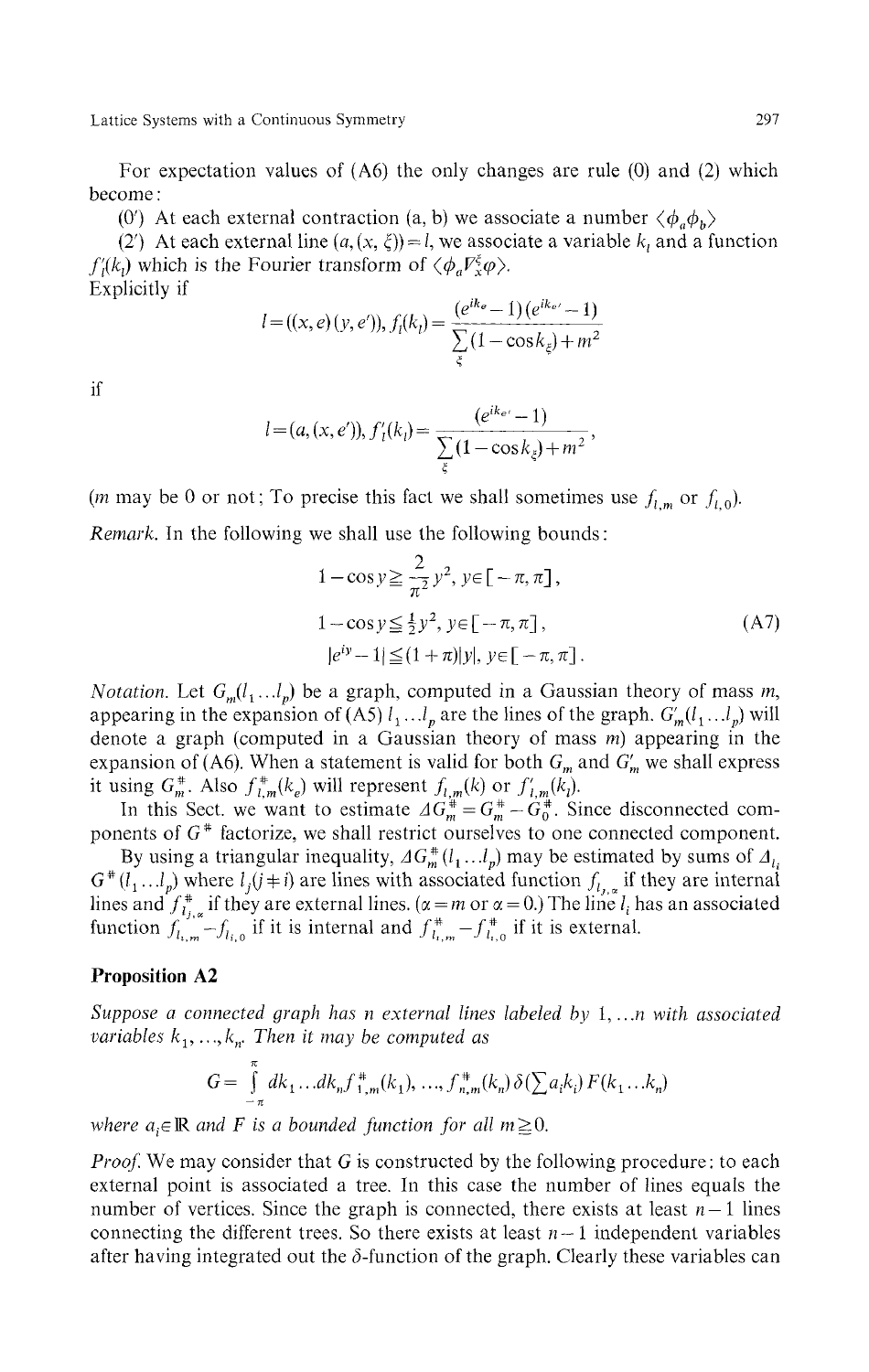be attached to the external lines. Because the interaction we consider is an even polynomial, each time a vertex appears, a new line must also appear. So there exists no line where the momentum  $k$  is constrained to be zero. (No zero momentum line.)

 $F(k_1...k_n)$  is then obtained by doing integrals over bounded regions of bounded functions and so is bounded.

#### **Proposition A3**

 $| \Delta G_m(l_1...l_p) | \leq \text{const } m^2$ .

*Proof.* As remarked above it is sufficient to estimate

$$
\varDelta_{l_1}G(l_1...l_p).
$$

Suppose  $e$  and  $e'$  are the two directions fixed by the line  $l_i$ 

$$
(f_{l_{\rm t},m} - f_{l_{\rm t},0})(k) = \frac{(e^{ik_e} - 1)(e^{ik_{\rm e}t} - 1)m^2}{\left[\sum_{\xi} (1 - \cos k_{\xi}) + m^2\right] \left[\sum_{\xi} (1 - \cos k_{\xi})\right]}.
$$
 (A8)

Since there is no line of zero momentum (see proof of Proposition A2),

$$
\Delta_{l_i} G(l_1...l_p) = \int (f_{l_i,m} - f_{l_i,0})(k) F^*(k) dk,
$$
\n(A9)

\nwhere  $F^*$  is a bounded function (see proof of Proposition A2)

where  $F^*$  is a bounded function (see proof of Proposition A2).<br>Introducing (A8) in (A9) and using  $|F^*| < \infty$ .

Introducing (A6) in (A9), and using  $\frac{1}{4}$   $\frac{1}{\infty}$   $\infty$ ,

$$
|{\varDelta}_{l_i} G(l_1 \ldots l_p)| \! < \! \sup_k m^2 \frac{|(e^{ik_e}-1)(e^{ik_e}-1)|}{\left[\sum (1-\cos k_\xi) + m^2\right]} \int \frac{|F^*(k)|}{\sum (1-\cos k_\xi)} \, d^3k \, .
$$

Using the bounds (A7) we have,

 $|A_{l_i} G(l_1 \dots l_p)| \leq \text{const} \, m^2$ .

## **Proposition A4**

$$
|AG'_m(l_1 \dots l_n)| \leq m \text{ const.}
$$

*Proof.* In this case, one has to be more careful, and distinguish between internal and external lines. As before let us examine  $\Delta_{l_i} G'(l_1 \dots l_p)$ .

1)  $l_i$  is an external line. Let  $f'_1(k_1)$  the function associated to  $l_i$ . By Proposition A2,

$$
A_{l_1}G = \int_{-\pi}^{\pi} dk_1 \dots dk_{n-1} g_1(k_1) f'_2(k_2) \dots
$$
  
\n
$$
f'_n \left( -\sum_{i=1}^{n-1} \frac{a_i k_i}{a_n} \right) F(k_1 \dots k_{n-1}).
$$
  
\n
$$
\int_{-\pi}^{\pi} f'_2(k_2) f'_n \left( -\sum_{i=1}^{n-1} \frac{a_i k_i}{a_n} \right) dk_2 \text{ is bounded in } k_1 \quad k_3 \dots k_{n-1}
$$
  
\n(A10)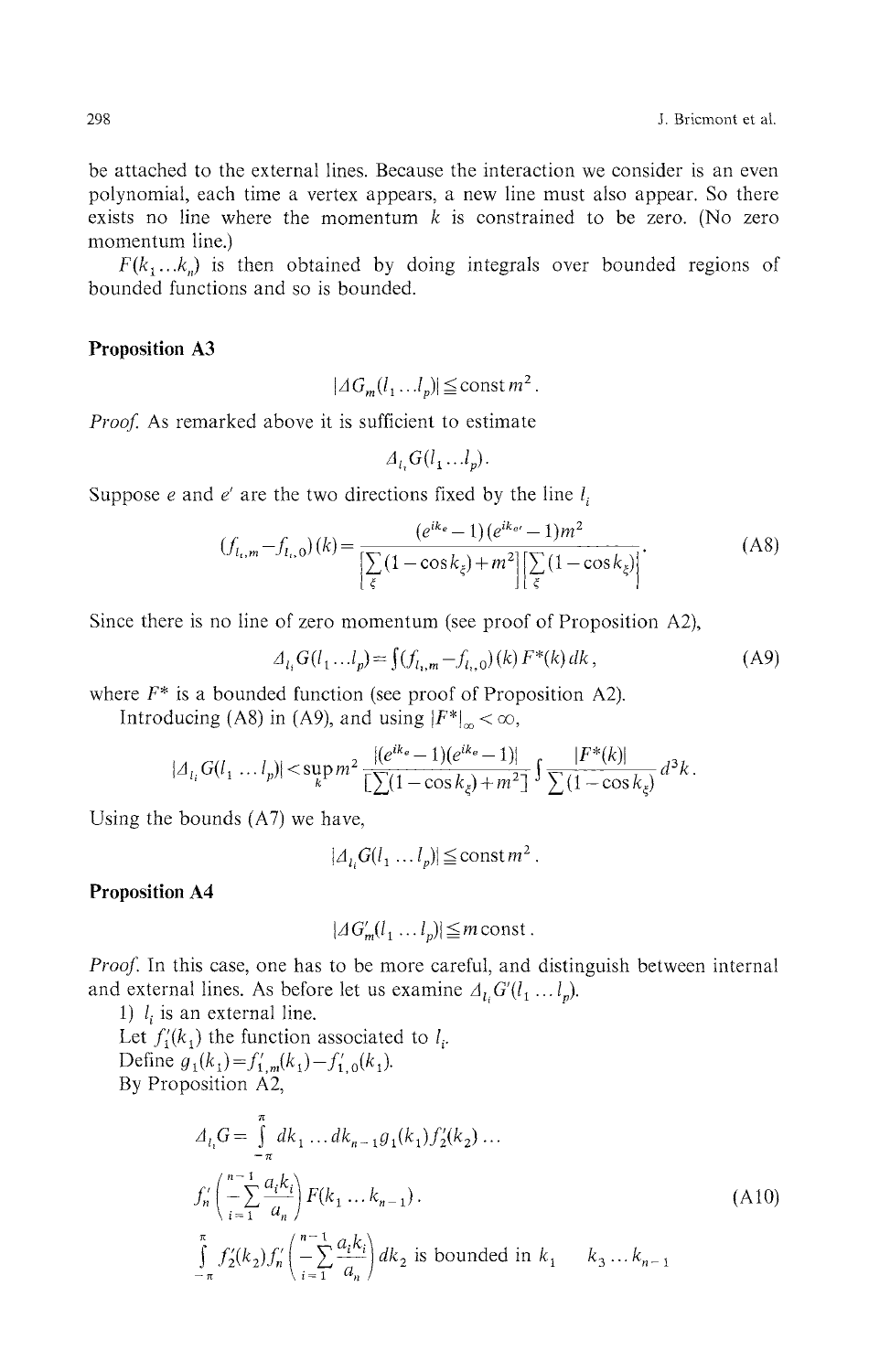uniformly in *m* because of the Schwartz inequality,  $f'_2$  and  $f'_n \in L_2[-\pi, \pi]$ . Then

$$
|A_{l_i}G| \le \text{const} \int dk_1 dk_3 \dots dk_{n-1} (g_1(k_1)) f'_3(k_3) \dots f'_{n-1}(k_{n-1})
$$
  
\n
$$
\le \text{const} \int dk_1 |g_1(k_1)|
$$
  
\n(because each  $f'_i \in L_1[-\pi\pi]$ ).

Let  $e$  the direction fixed by  $l_i$ , then

$$
g_1(k) = \frac{(e^{ik_e}-1)m^2}{\left[\sum_{\xi}(1-\cos k_{\xi})+m^2\right]\left[\sum_{k=1}(1-\cos k_{\xi})\right]}
$$

Using the estimate (A7),

$$
|A_{l_i}G| \leq \text{const} \int_{-\pi}^{\pi} \int_{-\pi}^{\pi} \int_{-\pi}^{\pi} d^3k \, \frac{|k_e|m^2}{k^2(k^2 + m^2)}
$$

By scaling  $k' = mk$ , one finds

$$
|A_{l_i}G| \leq \text{const } m. \tag{A11}
$$

[Remark: If  $n=2$ , we directly do the scaling into (A10) and get (A11).]

2)  $l_i$  is an internal line.

By Proposition Al,

$$
G(l_1 \dots l_p) = \int dk_1 \dots dk_{n-1} f'_1(k_1) \dots
$$
  
 
$$
\dots \cdot f'_n \left( \frac{n-1}{2} \frac{a_i k_i}{a_n} \right) F(k_1 \dots k_{n-1}),
$$
 (A12)

 $l_i$  being an internal line, enters in the computation of  $F(k_1 \dots k_{n-1})$ . Suppose that after having integrated out the  $\delta$ -functions in G,  $l_i$  is represented by a function of *r* variables

$$
k_1 \dots k_{n-1} k_n \dots k_r : f = f\left(\sum_{i=1}^{n-1} b_i k_i + \sum_{i=n}^r c_i k_i\right) \quad b_i, c_i \in \mathbb{R}
$$

Expliciting this fact in (A12), we have:

$$
G = \int dk_1 \dots dk_r f_1'(k_1) \dots f_n'\left(\frac{n-1}{i-1} \frac{a_i k_i}{a_n}\right) f\left(\sum_{i=1}^{n-1} b_i k_i + \sum_{i=n}^r c_i k_i\right) \cdot F'(k_1 \dots k_r)
$$

with *F'* being bounded.

Let  $g(k) = f_m(k) - f_0(k)$ 

$$
A_{l_1}G(l_1 \dots l_p) = \int dk_1 \dots dk_r f'_1(k_1) \dots f'_n \left( \frac{n-1}{n-1} \frac{a_i k_i}{a_n} \right)
$$

$$
\cdot g \left( \sum_{i=1}^{n-1} b_i k_i + \sum_{i=n}^r c_i k_i \right) F'(k_1 \dots k_r) \, .
$$

For  $z = (z^{e_1} \dots z^{e_d})$ ,  $z' = (z'^{e_1} \dots z'^{e_d})$ ,  $z^{e_1}$  and  $z'^{e_1} \in [-\pi, \pi]$ . Define

$$
H(z, z') = \iiint_{-\pi}^{\pi} f_1'(k_1) f_n'(k_1 + z) g(k_1 + z') d^3 k_1.
$$
 (A13)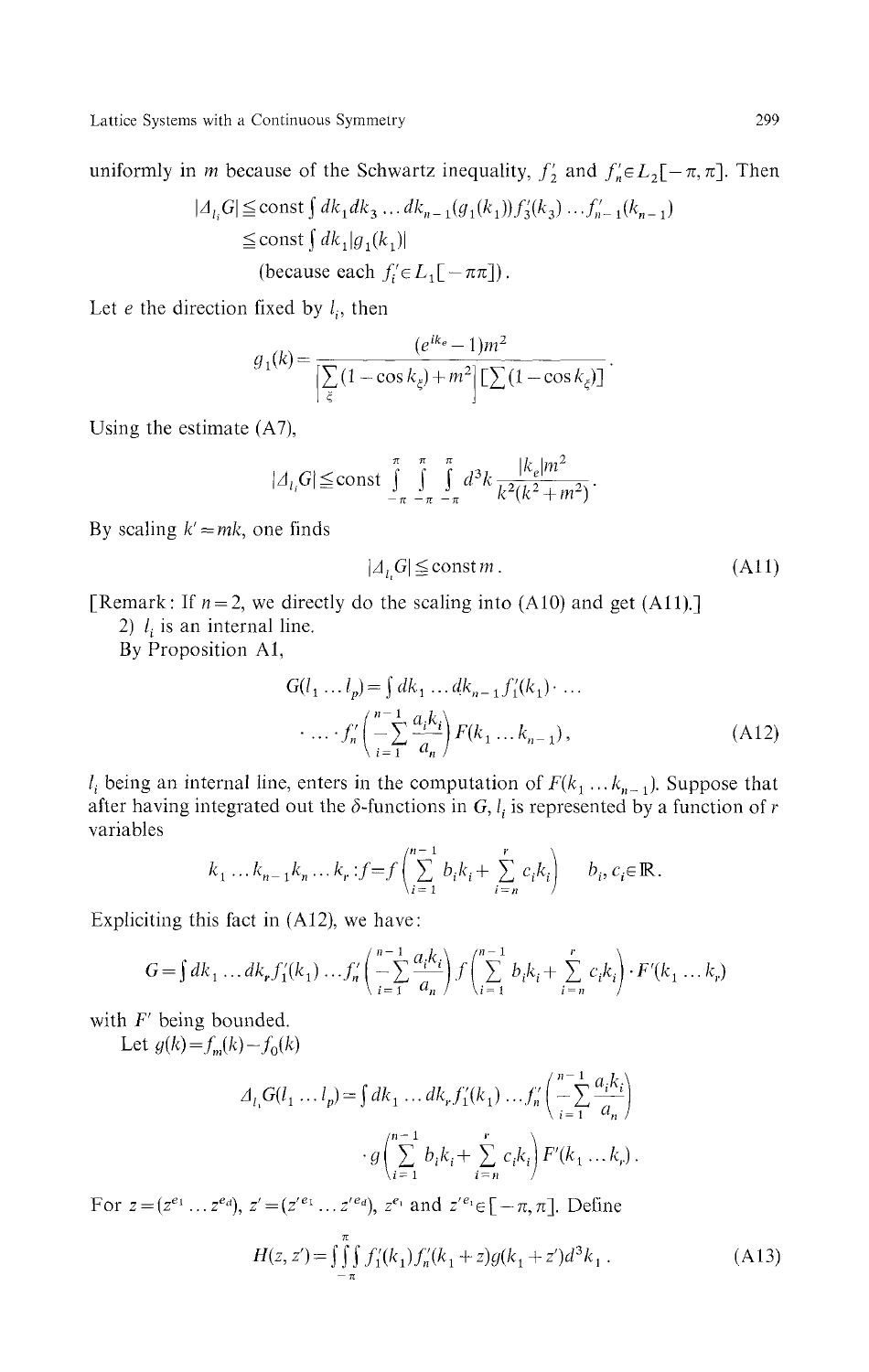We want to prove the bound uniform in *z* and *z!*

$$
|H(z, z')| \leq \text{const } m \,. \tag{A14}
$$

The integral (A13) contains three singularities at  $k_1 = 0$ ,  $k_1 = -z$ ,  $k_1 = -z'$ . Clearly the worse situation is when these singularities coincide.

Let us consider a case when this may happen, the other cases being easier: Assume

$$
|z^{e_i}| \leq \frac{\pi}{2}
$$
 and estimate:  
\n
$$
|z'^{e_i}| \leq \frac{\pi}{2}
$$
  
\n
$$
\int_{-\pi/2}^{\pi/2} f'_1(k) f'_n(k+z) g(k+z') d^3k.
$$

Suppose that  $f'_1$  represents a line  $l_1 = (a, (x, \xi))$ ,  $f'_n$  represents a line  $l_n = (b, (x', \xi_2))$ , f represents a line  $l_i = ((y, \xi_3), (y', \xi_4))$ .

Using (A7) we have,

$$
\int_{-\pi/2}^{\pi/2} f_1'(k) f_n'(k+z) g(k+z') d^3k
$$
\n
$$
\leq \int_{-\pi}^{\pi} \frac{|k^{\xi_1}| |k^{\xi_2} + z^{\xi_2}| |k^{\xi_3} + z'^{\xi_3}| |k^{\xi_4} + z'^{\xi_4}| m^2 d^3k}{k^2 (k+z)^2 ((k+z')^2 + m^2)(k+z')^2}
$$
\n
$$
\leq \int_{-\pi}^{\pi} m^2 \frac{|k^{\xi_1}| |k^{\xi_2} + z^{\xi_2}|}{k^2 (k+z)^2 ((k+z')^2 + m^2)} d^3k
$$

by scaling

$$
k = k'm
$$
  
=  $m \int_{-\pi/m}^{\pi/m} \frac{|k^{\xi_1}| |k^{\xi_2} + z^{\xi_2}/m|}{k^2(k + z/m)^2((k + z/m)^2 + 1)} d^3k$   
  $\leq m \text{ const.}$ 

We then have

$$
|A_{l_i}G| \leq \int dk_1 dk_{n-1} |f'(k_e) ... f'_{n-1}(k_{n-1})| \left| H \left( \sum_{i=2}^{n-1} a_i k_i, \sum_{i=2}^{n-1} b_i k_i + \sum_{i=n}^{r} c_i k_i \right) \right|
$$
  

$$
|F'(k_1 ... k_r)| dk_n ... dk_r.
$$
 (A15)

Using  $(A14)$ ,  $(A15)$  is bounded by:

 $|A, G| \leq$ const m.

In order to be complete we have also to control the speed of convergence of the tadpoles and of the external contractions. For that it is sufficient to estimate  $C_{0x}^{m} - C_{0x}^{m=0}$  where  $C_{0x}^{m}$  is the covariance of the Gaussian field of mass m.

## **Proposition A5**

$$
|C_{0x}^m - C_{0x}^{m=0}| \leq m \operatorname{const}.
$$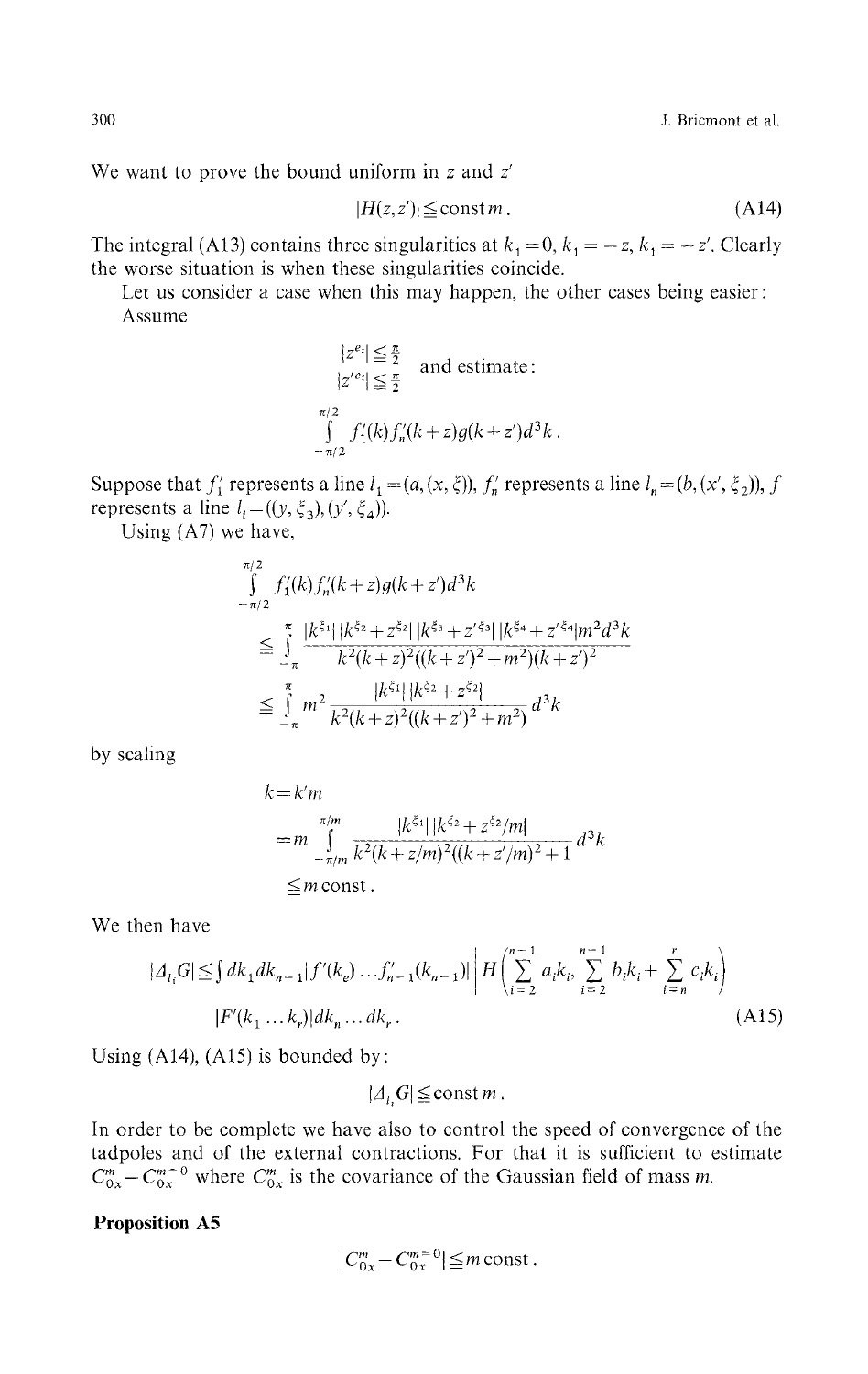*Proof*

$$
\begin{split} |C_{0x}^{m} - C_{0x}^{m=0}| &= \left| \int_{0}^{m} \frac{d}{dm'} C_{0x}^{m'} dm' \right| \\ &= \left| \int_{0}^{m} \int_{-\pi}^{\pi} e^{ikx} \frac{d^{3}k(-2m')}{\left(\sum(1-\cos k_{\xi}) + m'^{2}\right)^{2}} \, dk \, dm' \right| \\ &\leq C2m \sup_{m'} \int_{-\pi}^{\pi} \frac{d^{3}km'}{(k^{2} + m'^{2})^{2}} \, . \end{split}
$$

By (A7) by scaling

$$
k = k'm'
$$
  
=  $c2m \sup_{m'} \int_{-\pi/m'}^{\pi/m'} \frac{d^3k'}{(k'^2+1)^2}$   
 $\leq$  const m.

In Sect. Ill we proved that

$$
\langle (V_a^{e_a}\phi) \dots (V_r^{e_r}\phi) \rangle = a_0(m) + a_1(m)T + \dots + a_k(m)T^k + o(T^k)
$$

and

$$
\langle \phi_a \dots \phi_r \rangle = b_0(m) + b_1(m)T + \dots + b_k(m)T^k + o(T^k),
$$

where  $a_i(m)$  and  $b_i(m)$  are the usual coefficients given by perturbation theory but computed in a Gaussian theory of mass *m.*

Using Proposition A5 one proves:

## **Proposition A6**

$$
|a_i(m) - a_i(0)| \leq \operatorname{const} m^2,
$$
  

$$
|b_i(m) - b_i(0)| \leq \operatorname{const} m.
$$

#### **Proposition A7**

$$
|a_i(m,r) - a_i(0,\infty)| \leq \text{const}(m^2 + m^{-1}r^{-1}),
$$

where  $a^{\,}_i$ (m, r) are the Gaussian coefficients in  $\varLambda^{}_0$  with mass m introduced in Part 3 of *the proof of Theorem ί.*

*Proof.* By Proposition A6 and the triangle inequality, we have only to estimate  $|a_i(m(T), r(T)) - a_i(m(T), \infty)|$ . Using the graph representation, we have to consider

$$
|G_m(l_1, ..., l_p, r) - G_m(l_1, ..., l_p, \infty)|.
$$

 $a_0$  is a square of size  $(2r(T) + 1)^d$  and the dual  $\Lambda_0^*$  is the set of k such that

$$
k_e = \frac{2\pi n_e}{(2r+1)} \qquad n_e = 0, 1 \dots 2r, \qquad e = 1, \dots, d.
$$